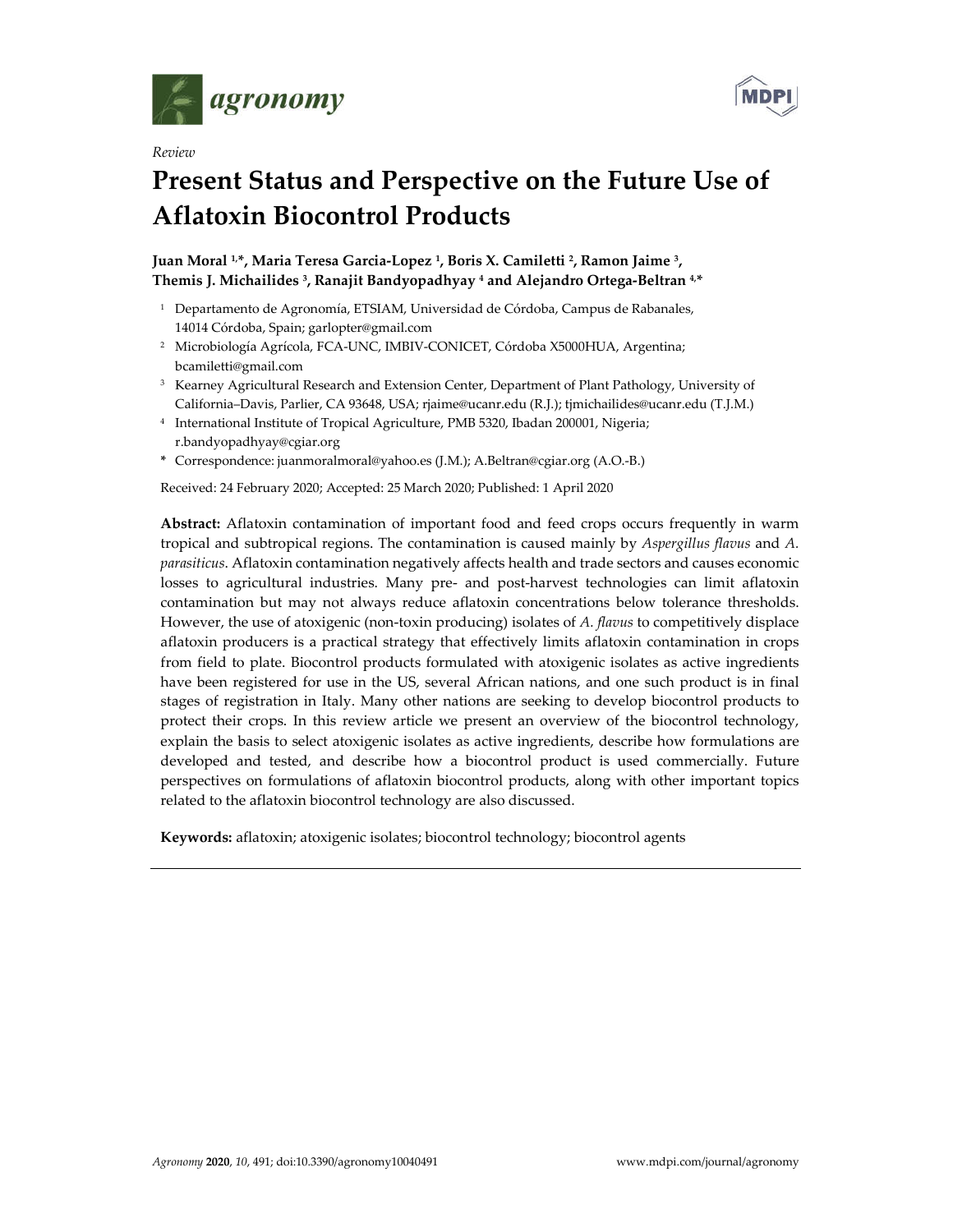## **1. Introduction**

## *1.1. The Aflatoxin Problem*

Aflatoxin contamination of economically important food and feed crops occurs frequently in tropical and subtropical regions [1,2]. Susceptible crops include maize, groundnut, cottonseed, tree nuts, figs, and chilies, among others [3–5]. Aflatoxins are synthetized alone or with other mycotoxins by several *Aspergillus* species, most of them belonging to section *Flavi* (Table 1) [6]. However, *A. flavus*  and *A. parasiticus* are the species most commonly associated with aflatoxin contamination of crops [4,7]. In general, toxigenic members of *A. flavus* produce aflatoxins B<sub>1</sub> and B<sub>2</sub> (blue fluorescent), while toxigenic members of *A. parasiticus* produce aflatoxins  $G_1$  and  $G_2$  (green fluorescent) in addition to  $B_1$ and  $B_2[7]$ . The most potent of the four aflatoxins is  $B_1$ . The four types of aflatoxins are associated with a myriad of health threats including stunting, impaired food conversion, immunosuppression, liver cancer, and, under acute exposure, death [8]. Similar negative impacts and low productivity occur in livestock when their feeds contain unsafe aflatoxin levels [9,10]. Most mycotoxin alerts reported in the European Union by the Rapid Alert System for Food and Feed [11] are raised by crop lots contaminated with aflatoxins, followed by ochratoxins (Figure 1).

The magnitude of the aflatoxin contamination problem differs between developed and developing nations. Regulations and strict limits (tolerance levels) are enforced in developed nations to protect consumers from contaminated foods and feeds [12–15]. In contrast, regulations in emerging and developing nations, if they exist, are poorly enforced with few exceptions. Examples of exceptions include cases when the contamination levels reach a national health emergency, such as maize destruction in areas of Kenya, and the banning of several brands of maize flour and peanut butter in Kenya, Rwanda, and Uganda [16–19]. Therefore, in emerging and developing nations, most contaminated crops enter the food and feed chains, regardless of their aflatoxin content [3,20–25]. The absence of mechanisms to enforce aflatoxin tolerance levels results in chronic aflatoxin exposure with subsequent lack of access to markets, poverty, low well-being, poor economic growth, being among other constraints in the affected populations [2,26,27]. For all these reasons, in the developing world, contamination of food and feeds with aflatoxins has a profound negative impact on personal, social, and national development opportunities.



**Figure 1.** Number and relative percentage of mycotoxin alerts reported during the last five years (2014–2018) by the Rapid Alert System for Food and Feed (RASFF, 2019).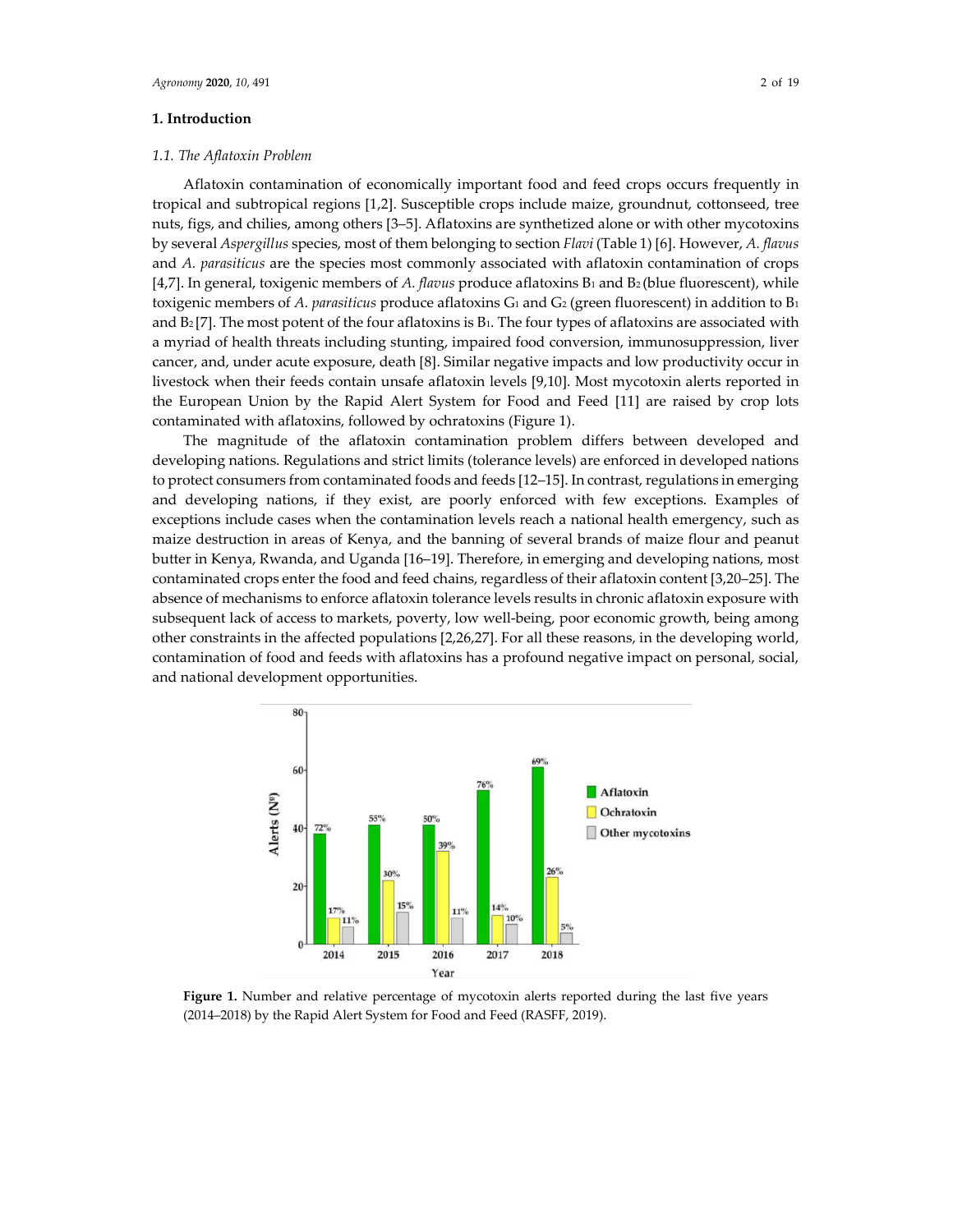| <b>Species</b>       | Aflatoxin<br>$B_1$ & $B_2$ | Aflatoxin<br>$G_1$ & $G_2$ | Aflatrem       | <b>CPA</b><br>2          | $3-Nit-$<br>Acid <sup>3</sup> | Tenuazonic<br>Acid |
|----------------------|----------------------------|----------------------------|----------------|--------------------------|-------------------------------|--------------------|
| A. aflatoxiformans   | $+$                        | $^{+}$                     | $+$            | $+$                      |                               |                    |
| A. arachidicola      | $+$                        | $^{+}$                     |                |                          |                               |                    |
| A. austwickii        | $+$                        | $\ddot{}$                  | $\ddot{}$      | $+$                      |                               |                    |
| A. cerealis          | $+$                        | $+$                        | $\ddot{}$      | $+$                      |                               |                    |
| A. flavus            | $+$                        | $+$ <sup>4</sup>           | $+$            | $+$                      | $+$                           |                    |
| A. luteovirescens    | $+$                        | $\ddot{}$                  |                |                          |                               | $+$                |
| A. minisclerotigenes | $+$                        | $+$                        | $+$            | $+$                      |                               |                    |
| A. mottae            | $+$                        | $\ddot{}$                  |                | $+$                      |                               |                    |
| A. nomius            | $^{+}$                     | $+$                        | $\overline{a}$ | $\overline{\phantom{0}}$ |                               | $+$                |
| A. novoparasiticus   | $+$                        | $^{+}$                     |                |                          |                               |                    |
| A. parasiticus       | $+$                        | $+$                        |                |                          |                               |                    |
| A. pipericola        | $+$                        | $\ddot{}$                  | $\ddot{}$      | $+$                      |                               |                    |
| A. pseudocaelatus    | $^{+}$                     | $^{+}$                     |                | $\ddot{}$                |                               | $\ddot{}$          |
| A. pseudonomius      | $+$                        | $\ddot{}$                  |                |                          |                               | $+$                |
| A. pseudotamarii     | $+$                        | $\overline{\phantom{m}}$   | $\overline{a}$ | $+$                      | ۰                             | $+$                |
| A. sergii            | $+$                        | $+$                        | $^{+}$         | $+$                      |                               |                    |
| A. togoensis         | $+$                        |                            |                |                          |                               |                    |
| A. transmontanensis  | $\ddot{}$                  | $^{+}$                     |                |                          |                               |                    |

**Table 1.** Toxigenic profile of aflatoxin-producing species within *Aspergillus* section Flavi.1.

 $1$  In each species, there are members that may not produce one or several toxins listed in the table.  $2$ Cyclopiazonic acid. 3 3-Nitropropionic acid. <sup>4</sup> Only a few isolates have been reported to produce Gtype aflatoxins; data from [6,7,28].

## *1.2. Technologies to Limit Aflatoxin Crop Contamination*

The notion that aflatoxin contamination is a problem restricted to post-harvest stages still incorrectly permeates in certain regions and sectors across the globe. Aflatoxin contamination usually starts in the field and, if post-harvest handling is deficient, aflatoxin concentrations can dramatically increase during storage [22,24,26,29,30]. Several cultural practices and technologies that prevent or limit the contamination process in the field are available for both highly mechanized and small-scale agricultural systems. Among the pre-harvest technologies are the use of atoxigenic isolates of *A. flavus* as biocontrol agents, insect control, timely harvesting, and use of less susceptible cultivars, including, in the case of maize and cotton, Bt-cultivars [31,32].

Regarding post-harvest technologies, sorting has been described as a successful practice to reduce aflatoxin contamination in grain (i.e., maize) and nut lots (i.e., groundnut, pistachio, almond). Removal of nuts and grains showing morphological characteristics associated with aflatoxin contamination (e.g., shriveled, discolored, early split, worm galleries) considerably reduces aflatoxin content in a sorted batch [33–35]. Chemical detoxification is mostly limited to human food, but some compounds (e.g., ammonium, hydrated bentonite, magnetic carbon) can reduce aflatoxin concentration in the final product [36]. Finally, other practices such as crop drying, improved sanitation, controlled processing and storage conditions, significantly contribute to reduce aflatoxin accumulation [22,24,26,30,37–40].

Due to the complexity and the multitude of factors affecting the aflatoxin contamination process, none of those technologies used individually provides complete protection. Rather than using a single or few somehow effective technologies, it is necessary to integrate aflatoxin management strategies addressing the entire crop production and distribution chain [14,41].

*1.3. Biocontrol as a Tool to Decrease Crop Aflatoxin Contamination*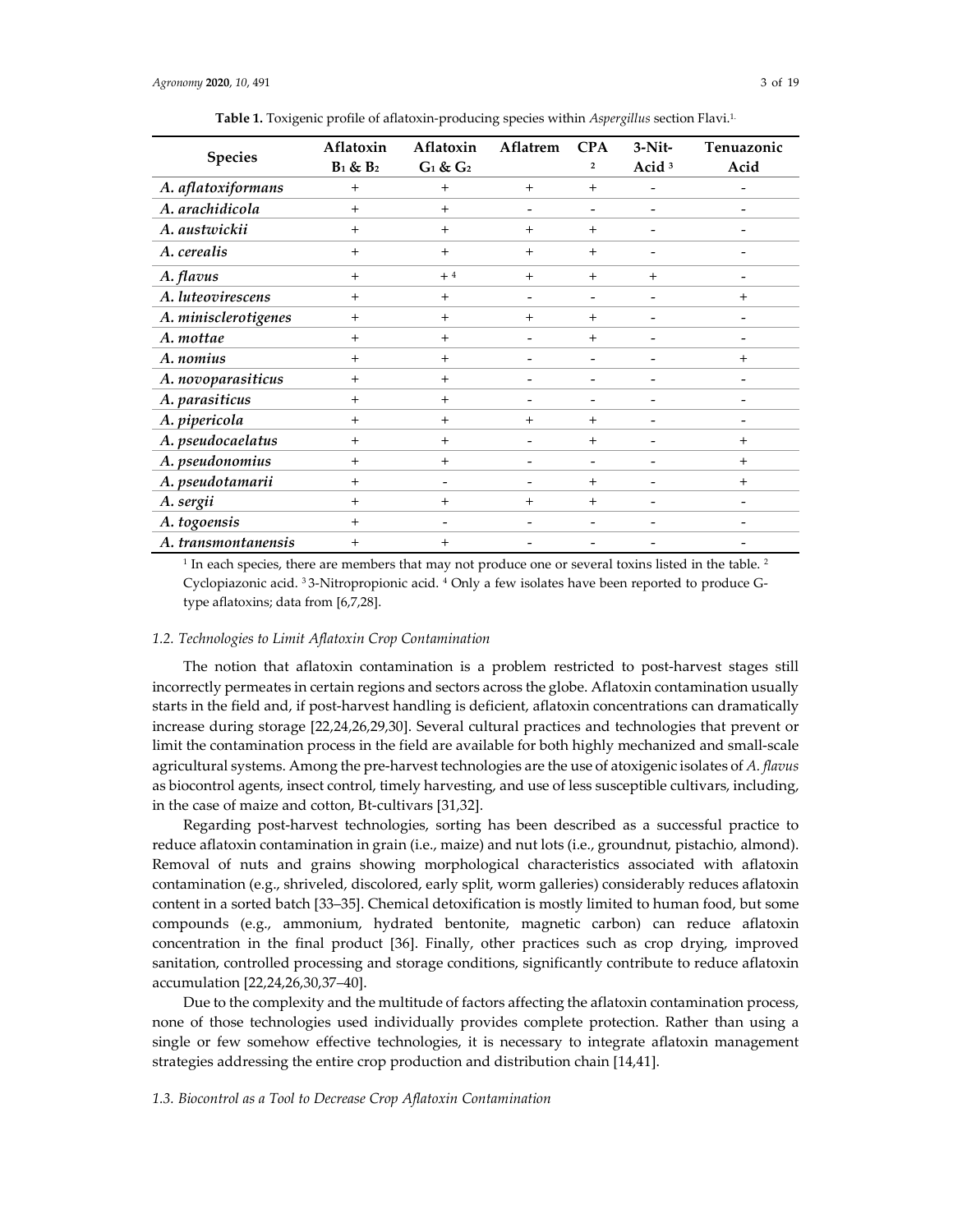Genetic diversity is large and aflatoxin production potential is highly variable within and among aflatoxin-producing species [7,42]. For example, populations of *A. flavus* are composed of aflatoxin producers and non-toxin-producing isolates (syn.: atoxigenic) (see 2.2). *A. flavus* is divided into two morphotypes, L and S, according to the size of sclerotia. The L morphotype produces few, large sclerotia ( $>400 \mu m$ ) while the S morphotype produces large numbers of small sclerotia ( $<$ 400  $\mu$ m) [43]. Isolates of the L morphotype are highly variable in aflatoxin-producing potential with some of them being atoxigenic, while S morphotype isolates consistently produce high aflatoxin concentrations [44]. As with several fungal species, *A. flavus* populations can be classified in different vegetative compatibility groups (VCGs). Isolates belonging to the same VCG are genetically more closely related than isolates belonging to other VCGs. There are certain VCGs composed solely of atoxigenic isolates and those genetic groups are good candidates for biocontrol products that, when applied in the field at the right stage, can result in decreased aflatoxin content in the crop [45,46].



**Figure 2.** Illustration of the process to select atoxigenic isolates of *Aspergillus flavus* to develop aflatoxin biocontrol products.

Using atoxigenic *A. flavus* isolates as an active ingredient in biocontrol formulations is a safe, low-cost, easy-to-use, and effective technology to protect crops from aflatoxin contamination. Although it is highly effective, the use of biocontrol products must be combined with key aflatoxin management strategies available to farmers in any given region (e.g., technologies to reduce plant stress, to promote rapid drying, and optimal storage of the crop) to minimize the risk of contamination. The process of selecting atoxigenic isolates of *A. flavus* to use as biocontrol agents should follow a series of well-established steps ranging from selecting native and well-adapted isolates, determining the reasons for their inability to produce toxins (e.g., aflatoxins, cyclopiazonic acid [CPA]), and assessing their ability to out-compete aflatoxin producers under controlled and field conditions (Figure 2). Another criterion for selecting the most competitive isolates in field conditions is to evaluate their abilities to spread from soil to crops [47].

When applied in the field, at the right crop phenological stage, atoxigenic biocontrol isolates displace aflatoxin-producers resulting in lowering infection rates by the native toxigenic isolates. Biocontrol treatment allows the production of crops with little to no aflatoxin, even in areas where both the environment and the pathogen population (density and toxigenicity) are conducive to crop infection and contamination. Frequently, treated crops contain undetectable aflatoxin content. Treatment allows producing crops that meet national and international premium market aflatoxin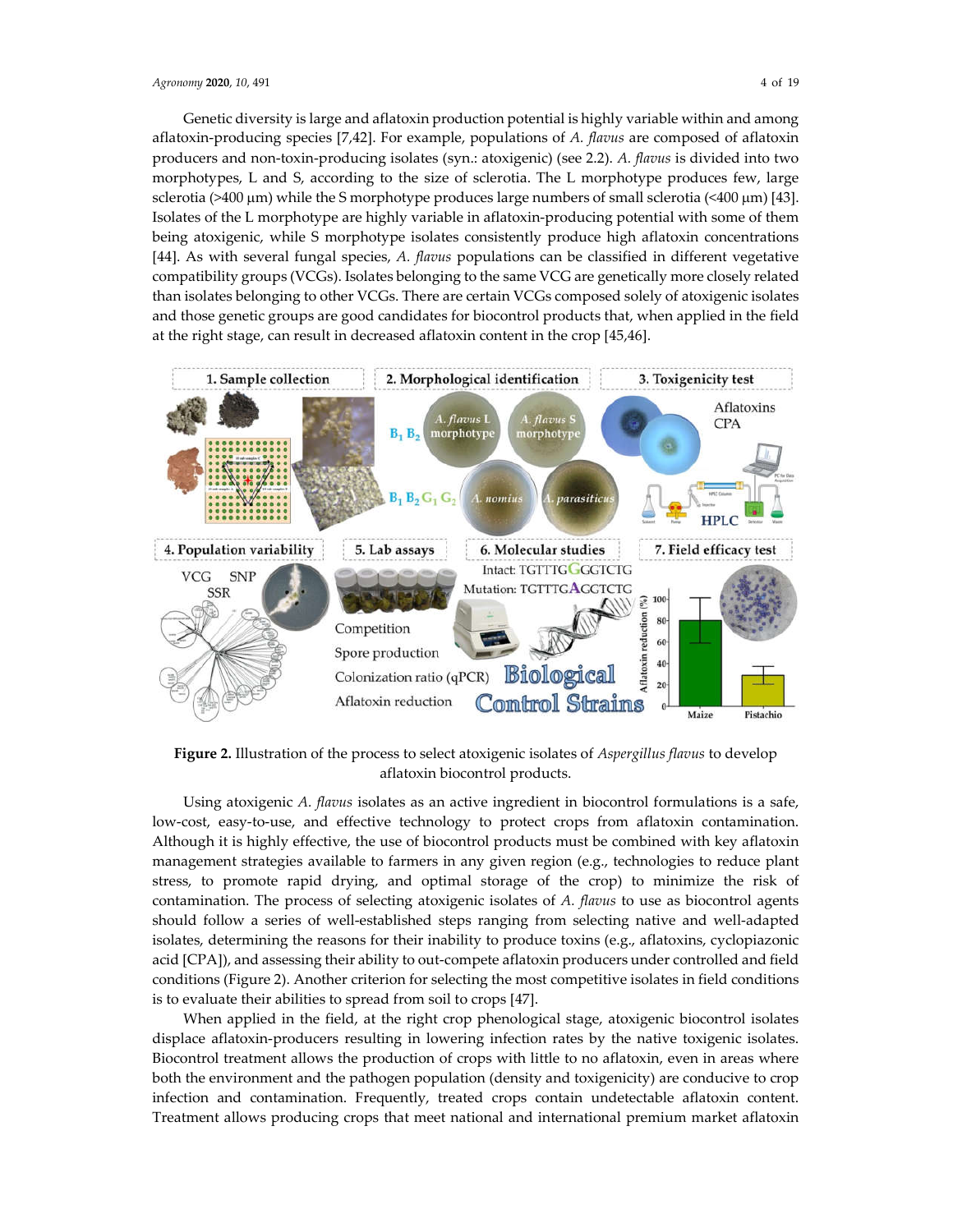standards (below tolerance levels) that would be very difficult to achieve in the absence of the biocontrol treatment [48–53].

#### *1.4. From Single to Multiple Isolates*

The United States Department of Agriculture–Agricultural Research Service (USDA–ARS) developed the first biocontrol product, *Aspergillus flavus* AF36, which contains as the active ingredient an atoxigenic isolate native to Yuma, Arizona, US [54–56]. The biocontrol product AF36 was initially registered with the United States Environmental Protection Agency (USEPA) for use in cotton fields in Arizona and California, and subsequently the registration label was expanded to treat maize in Arizona and Texas [57]. AF36 is produced and distributed by the Arizona Cotton Research and Protection Council [48]. During a 10-year research effort, it was found both that VCG YV36, to which AF36 belongs, was the atoxigenic VCG most commonly encountered in California and that AF36 was successful in limiting aflatoxin content in commercially produced pistachio. Therefore, USEPA granted registration of AF36 for use in pistachio grown in California and Arizona (2012), and eventually (2017) in almond and fig in California [15,51]. The biocontrol product AF36 is now used in several states across the US, which makes it the most widely used aflatoxin biocontrol product in the world. A second biocontrol product, Afla-guard®, containing a different atoxigenic *A. flavus* isolate (NRRL21882) as an active ingredient, was registered with USEPA for use in maize and groundnut in the US [58]. The product Afla-guard® is commercialized by Syngenta Crop Protection, Inc. (Greensboro, NC, US) and has been used in experimental groundnut fields in Turkey [59].

The International Institute of Tropical Agriculture (IITA) and USDA–ARS, in collaboration with national and international institutions, adapted and improved the aflatoxin biocontrol technology for use in sub-Saharan Africa (SSA). Several aflatoxin biocontrol products that effectively reduce crop aflatoxin content have been developed under the trade name Aflasafe® [26,53], and several of those are currently commercialized in different nations in Africa [60]. Each Aflasafe® product contains, as active ingredient fungi, four atoxigenic isolates belonging to distinct VCGs native to the target nation. A shift from a single to a multiple-isolate product was made to exploit the repertoire of qualities that diverse atoxigenic isolates have in relationship to competitiveness and adaptation to diverse crops, environments, and agricultural practices [26,49,61]. Using isolates belonging to atoxigenic VCGs widely distributed and successful across environments and crops has proven to be effective in producing crops with low aflatoxin content [46,47,53]. In natural conditions, it has been noted that the dominance of single *A. flavus* VCGs over single and multiple areas, over multiple years, is transient [62]. Thus, use of multiple isolates may increase the chances to promote diverse atoxigenic communities over a longer-term.

USDA–ARS has developed a multi-isolate biocontrol product for use in maize grown in Texas, FourSure<sup>™</sup>, which contain, as active ingredients, four atoxigenic isolates native to Texas [63]. The US Texas Corn Producers Board is seeking the registration of FourSure [64]. In California, several atoxigenic VCGs have been identified by the University of California–Davis (UC Davis) in collaboration with USDA-ARS and different tree-nut growing organizations, and isolates in those VCGs are valuable resources as constituents of multi-isolate products to treat tree nut crops [15,65,66]. In North Carolina, combinations of atoxigenic strains have been tested in a field of a research station [67]. Research programs at UC Davis and collaborating universities in Argentina and Spain have identified through laboratory tests, atoxigenic *A. flavus* isolates with potential as biocontrol agents for use on those nations, but the efficacy of those isolates has not been tested under field conditions [68–70]. Similarly, studies for identifying potential *A. flavus* biocontrol isolates are being conducted in other countries including, China [71], India [72], Thailand [73,74], and Serbia [75].

## **2. Basis for Selection of Atoxigenic Isolates as Biocontrol Agents**

## *2.1. Use of Native Fungi*

Biocontrol formulations containing atoxigenic fungi native to target regions should have a greater chance to be more effective because of their adaptation to the environment, cropping system,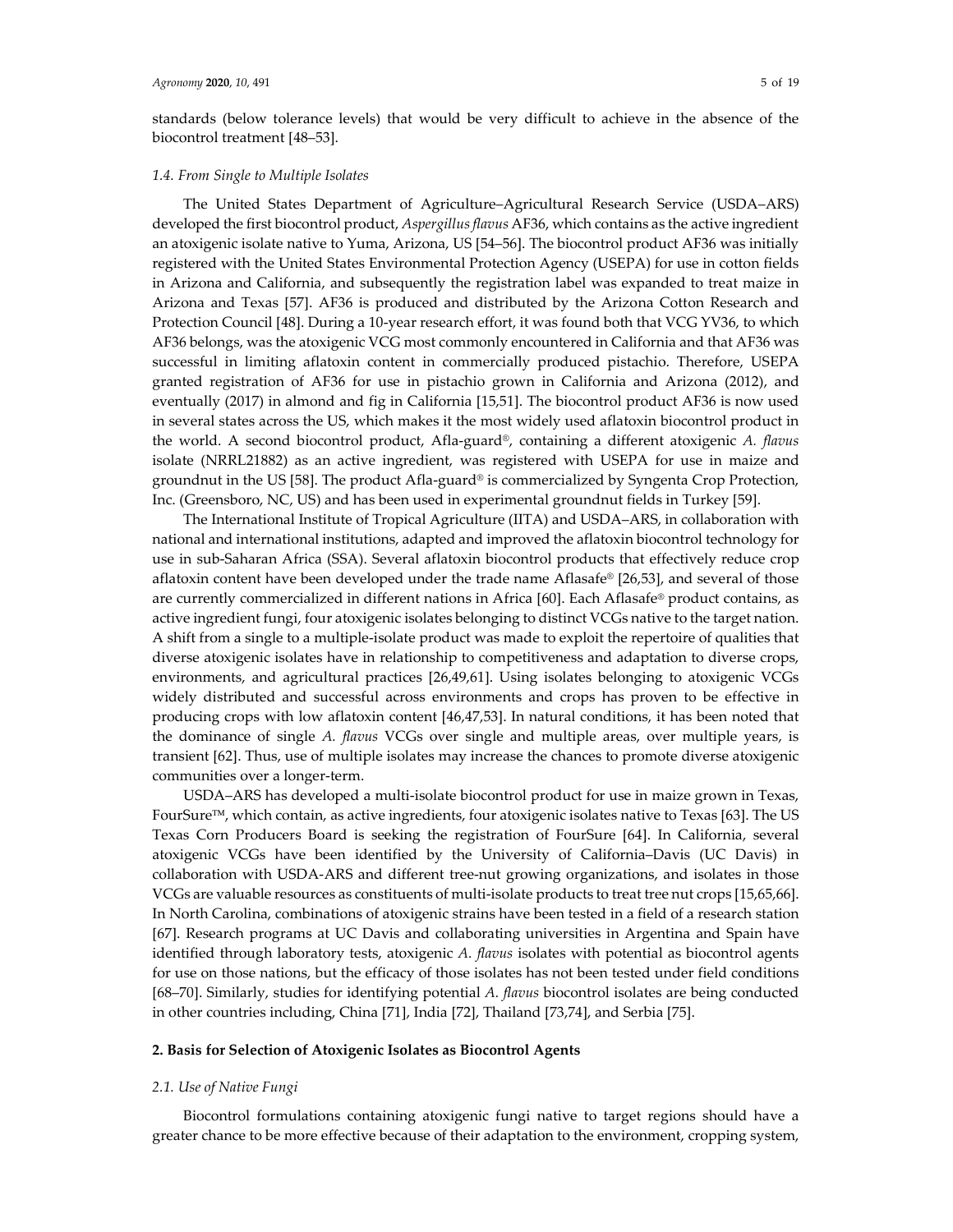and climatic and soil conditions [46,49]. Native atoxigenic isolates generally possess superior abilities to compete against other native microorganisms for local resources. Also, native fungi as active ingredients of products allow faster regulatory approval compared to exotic fungi [26,49]. As there are many atoxigenic *A. flavus* isolates in all nations where aflatoxin-producers thrive, there is no need to introduce exotic organisms. Moreover, native fungi are beneficial germplasm that governments can use/license in a manner considered the most appropriate to reduce aflatoxin contamination and aflatoxin exposure [49,61].

## *2.2. Membership in VCGs That Are Completely Atoxigenic*

An important criterion when selecting atoxigenic fungi to develop a biocontrol product is that each candidate isolate must belong to a widely distributed VCG composed only of atoxigenic members [46,76,77]. Microbiological, chemical, and molecular tools are employed to find atoxigenic VCGs. Evaluation of aflatoxin-production abilities of a large number of *A. flavus* isolates from a given region is required; thousands of vegetative compatibility tests must be performed, and molecular analyses using simple sequence repeat (SSR) markers must be done to reveal whether a VCG has only atoxigenic members. These activities are both resource intensive and time-consuming but allow detecting VCGs composed exclusively of atoxigenic members.

# *2.3. Lesions in the Aflatoxin Biosynthesis Gene Cluster*

About 30 clustered genes, and more than 20 enzymatic reactions, are needed for aflatoxin production [78,79]. In all aflatoxin-producing species, the aflatoxin biosynthesis cluster is located within a 75-kb region of chromosome 3 [78]. Genes in the cluster may be affected by different types of mutations, including substitutions, insertions, deletions, and frameshifts that can result in atoxigenicity. Deletions can be divided into specific deletions, affecting one gene, or large deletions affecting multiple or all aflatoxin biosynthesis genes [80,81]. For example, the aflatoxin and CPA biosynthesis gene clusters are entirely deleted in NRRL21882 [81] and one of the isolates, *A. flavus* Og0222, in the Aflasafe product used in Nigeria, [45]. Sometimes a single nucleotide polymorphism (SNP) is sufficient to confer atoxigenicity. A nonsense mutation (substitution: G-A) in the polyketide synthase gene is enough to confer atoxigenicity to the biocontrol isolate AF36, although there are many other mutations and deletions in the aflatoxin gene cluster of AF36 [45,82]. Finally, the aflatoxin gene cluster of *A. oryzae*, considered a domesticated species of *A. flavus*, shows several substitutions and frameshift mutations that result in lack of aflatoxin production [83].

#### *2.4. Area-Wide Adaptation*

Paramount is selection of atoxigenic fungi with known adaptation to target agroecosystems and their cropping systems [26]. There is large variability among VCGs in abilities to compete for crop substrates [84–86]. Numerous studies report isolates with potential as candidate atoxigenic biocontrol agents that were selected from small sets of isolates, and usually from relatively small areas. This can result in selection of isolates that may not be the most appropriate and widely adapted to limit aflatoxin contamination. Area-wide adaptation of atoxigenic VCGs can be revealed by examining several thousand *A. flavus* isolates associated with multiple crops collected in several hundred locations across a target country/region [15,26,47]. Such studies require intensive microbiological, chemical, and molecular tests.

## *2.5. Superior Competitiveness*

In controlled conditions, atoxigenic isolates with superior ability to limit aflatoxin contamination are identified by challenging the candidate atoxigenic isolates with high aflatoxin producers in coinoculation assays. Typically, these assays are conducted by co-inoculating mature maize grains with both atoxigenic and aflatoxin-producing isolates. Subsequently, production of aflatoxin is quantified, and reduction of aflatoxin contamination is calculated with respect to grains inoculated only with an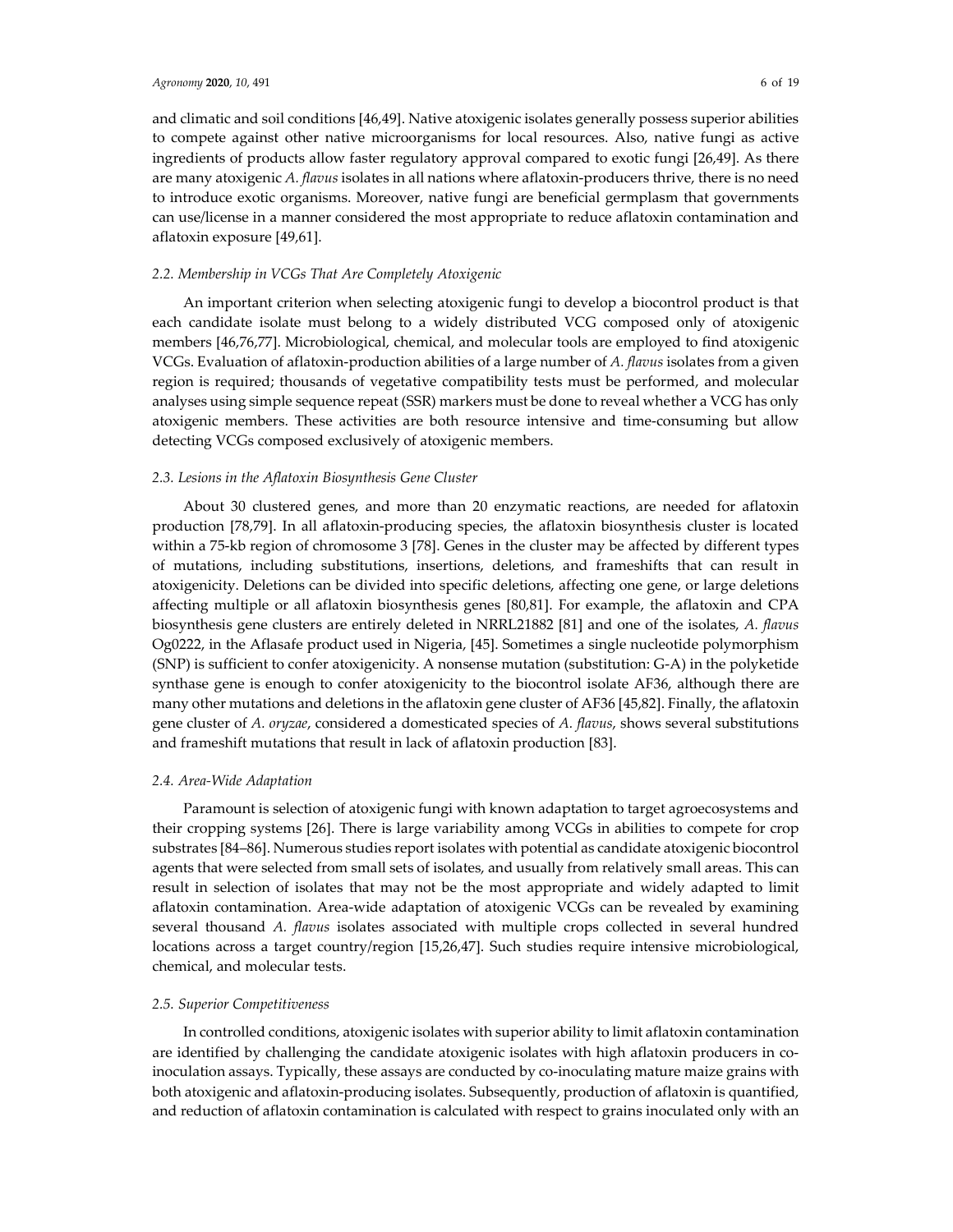aflatoxin producing isolate [61,77]. Competition experiments have also been conducted using almond and pistachio kernels because those were the target crops [15].

Field testing allows evaluating aflatoxin reduction abilities of candidate fungi under field conditions [50–52,54,58]. When selecting atoxigenic fungi for multi-isolate products, field evaluations are done by applying atoxigenic isolates individually (typically 12 isolates are tested) and then, as part of a candidate multi-isolate products [26,47,50]. An evaluation of this type allows detecting those isolates with the greatest ability to create a founding population in the soil and then to successfully move to the grains or other harvested crop product in the treated fields [47]. In Nigeria, field evaluation of a candidate product prior to large-scale efficacy trials revealed that one of the tested isolates was a poor competitor across all tested environments and therefore was replaced with an isolate with superior potential as biocontrol agent [50].

#### *2.6. Efficacy Trials*

The true value of a biocontrol product composed of single or multiple isolates as active ingredient is revealed when the product is applied in crops managed by the farmers themselves, in multiple fields (usually 300 to 500) in multiple agro-ecological zones, and during multiple years [51,87,88]. Evaluating a product under controlled conditions, in a limited number of locations can result in incorrect interpretation regarding the benefits of biocontrol and its efficacy across environments [89].

Usually, researchers conduct evaluation trials using paired fields, treated vs. untreated. When paired fields are not sufficiently separated (e.g., by a distance of >500 m), untreated fields may be affected by cross-contamination with spores of the biocontrol isolate(s) dispersed from the adjoining treated fields. This effect is much higher in a traditional block design [90]. Aflatoxin contamination data of the paired fields often does not meet the requirements (normality and outliers) for applying a statistical paired T-test. In such cases, transforming the data or using a non-parametric Wilcoxon Signed Rank Test may provide some usable results.

## **3. Registration of Products**

Many aflatoxin biocontrol products are currently registered with national biopesticide regulators for use in various crops (Table 2). In the US, AF36 is registered for use in several crops [15,49,51], while Afla-guard® is registered for use in maize and groundnut [91]. In Africa, there are 14 atoxigenic biocontrol products registered under the tradename Aflasafe for use in maize; 13 of those products are also registered for use in groundnut, and two of those are registered for use in sorghum [53,60]. The African countries where Aflasafe products are registered are Nigeria, Kenya, Senegal, The Gambia, Burkina Faso, Ghana, Tanzania, Zambia, Mozambique, and Malawi. The atoxigenic biocontrol product AF-X1® is in the final stages of registration for unrestricted use in maize in Italy (http://www.agronomico.com/AFX1.aspx; [52]).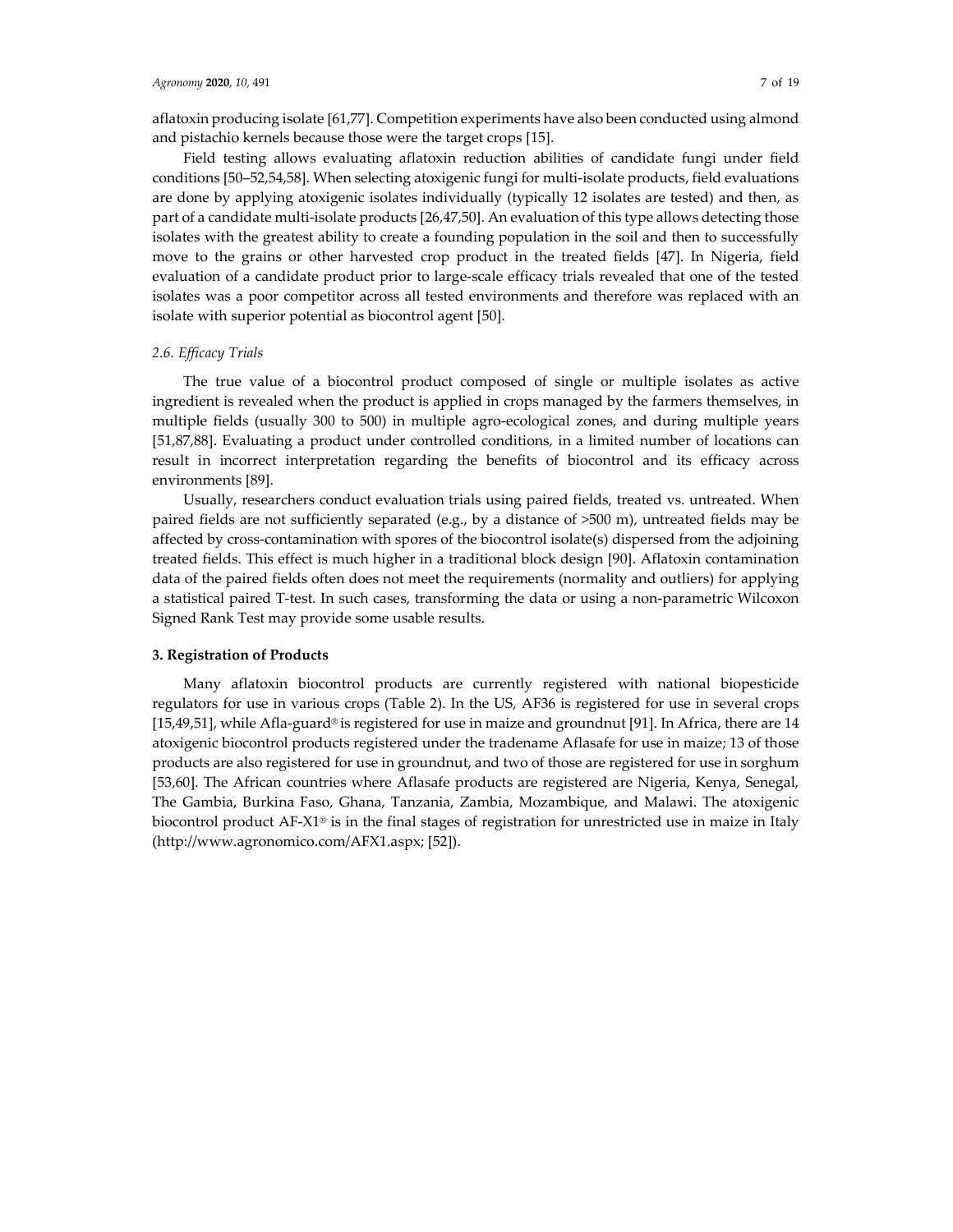| Product                                           | Atoxigenic Aspergillus<br><i>flavus</i> Isolate(s) | <b>Responsible Organization</b><br>or Entity      | <b>Target Country</b>     | <b>Crops for Use</b>                             | Reference                            |
|---------------------------------------------------|----------------------------------------------------|---------------------------------------------------|---------------------------|--------------------------------------------------|--------------------------------------|
| Aspergillus flavus<br>$AF36$ Prevail <sup>®</sup> | AF36                                               | Arizona Cotton Research<br>and Protection Council | <b>US</b>                 | Cotton, maize,<br>pistachio, almond, and<br>figs | [5,48,49,51]                         |
| Afla-guard <sup>®</sup>                           | <b>NRRL21882</b>                                   | Syngenta®                                         | <b>US</b>                 | Maize and groundnut                              | [91]                                 |
| $Aflasafe^{TM}$                                   | Ka16127, La3279, La3304,<br>Og0222                 | IITA <sup>3</sup>                                 | Nigeria                   | Maize and groundnut                              | [87]                                 |
| Aflasafe KE01™                                    | C6-E, C8-F, E63-I, R7-H                            | <b>IITA</b>                                       | Kenya                     | Maize                                            | [45]                                 |
| Aflasafe SN01                                     | M2-7, M21-11, Ms14-19,<br>Ss19-14                  | <b>IITA</b>                                       | Senegal and The<br>Gambia | Maize and groundnut                              | [45, 88]                             |
| Aflasafe BF01                                     | M011-8, G018-2, M109-2,<br>M110-7                  | <b>IITA</b>                                       | Burkina Faso              | Maize and groundnut                              | $[45]$                               |
| Aflasafe GH01                                     | GHG079-4, GHG083-4,<br>GHG321-2, GHM174-1          | <b>IITA</b>                                       | Ghana                     | Maize, groundnut, and<br>sorghum                 | $[47]$                               |
| Aflasafe GH02                                     | GHM511-3, GHM109-4,<br>GHM001-5, GHM287-10         | <b>IITA</b>                                       | Ghana                     | Maize, groundnut, and<br>sorghum                 | $[47]$                               |
| Aflasafe TZ01                                     | TMS199-3, TMH104-9,<br>TGS364-2, TMH 30-8          | <b>IITA</b>                                       | Tanzania                  | Maize and groundnut                              | Unpublished<br>registration document |
| Aflasafe TZ02                                     | TMS64-1, TGS55-6,<br>TMS205-5, TMS137-3            | <b>IITA</b>                                       | Tanzania                  | Maize and groundnut                              | Unpublished<br>registration document |
| Aflasafe MWMZ01                                   | GP5G-8, GP1H-12,<br>MZM594-1, MZM029-7             | <b>IITA</b>                                       | Mozambique                | Maize and groundnut                              | Unpublished<br>registration document |
| Aflasafe MWMZ01<br>$\overline{2}$                 | MW199-1, MW097-8,<br>MW246-2, MW238-2              | <b>IITA</b>                                       | Malawi                    | Maize and groundnut                              | Unpublished<br>registration document |
| Aflasafe MZ02                                     | GP5G-8, MZG071-6,<br>MZM028-5, MZM250-8            | <b>IITA</b>                                       | Mozambique                | Maize and groundnut                              | Unpublished<br>registration document |
| Aflasafe MW02                                     | MW258-6, MW332-10,<br>MW248-11, MW204-7            | <b>IITA</b>                                       | Malawi                    | Maize and groundnut                              | Unpublished<br>registration document |
| Aflasafe ZM01                                     | 110MS-05, 38MS-03, 46MS-<br>02.03MS-10             | <b>IITA</b>                                       | Zambia                    | Maize and groundnut                              | Unpublished<br>registration document |
| Aflasafe ZM02                                     | 31MS-12, 12MS-10, 47MS-<br>12, 64MS-03             | <b>IITA</b>                                       | Zambia                    | Maize and groundnut                              | Unpublished<br>registration document |
| $AF-X1$ <sup>®</sup>                              | <b>MUCL54911</b>                                   | Pioneer <sup>®</sup> Int.                         | Italy                     | Maize                                            | $[52]$                               |

**Table 2.** List of aflatoxin biocontrol products registered for commercial use 1.

<sup>1</sup> All products contain sorghum as the carrier grain, except Afla-guard®, which contains barley as the carrier [91]. <sup>2</sup> Aflasafe MWMZ01 is a regional product developed for both Malawi and Mozambique; one native atoxigenic isolate from each of four vegetative compatibility groups co-distributed in both Mozambique and Malawi was selected.<sup>3</sup> IITA, along with several partners, develops Aflasafe products for use in each nation; after registration, IITA licenses biocontrol manufacturing and commercialization responsibilities to private companies or the public sector [60].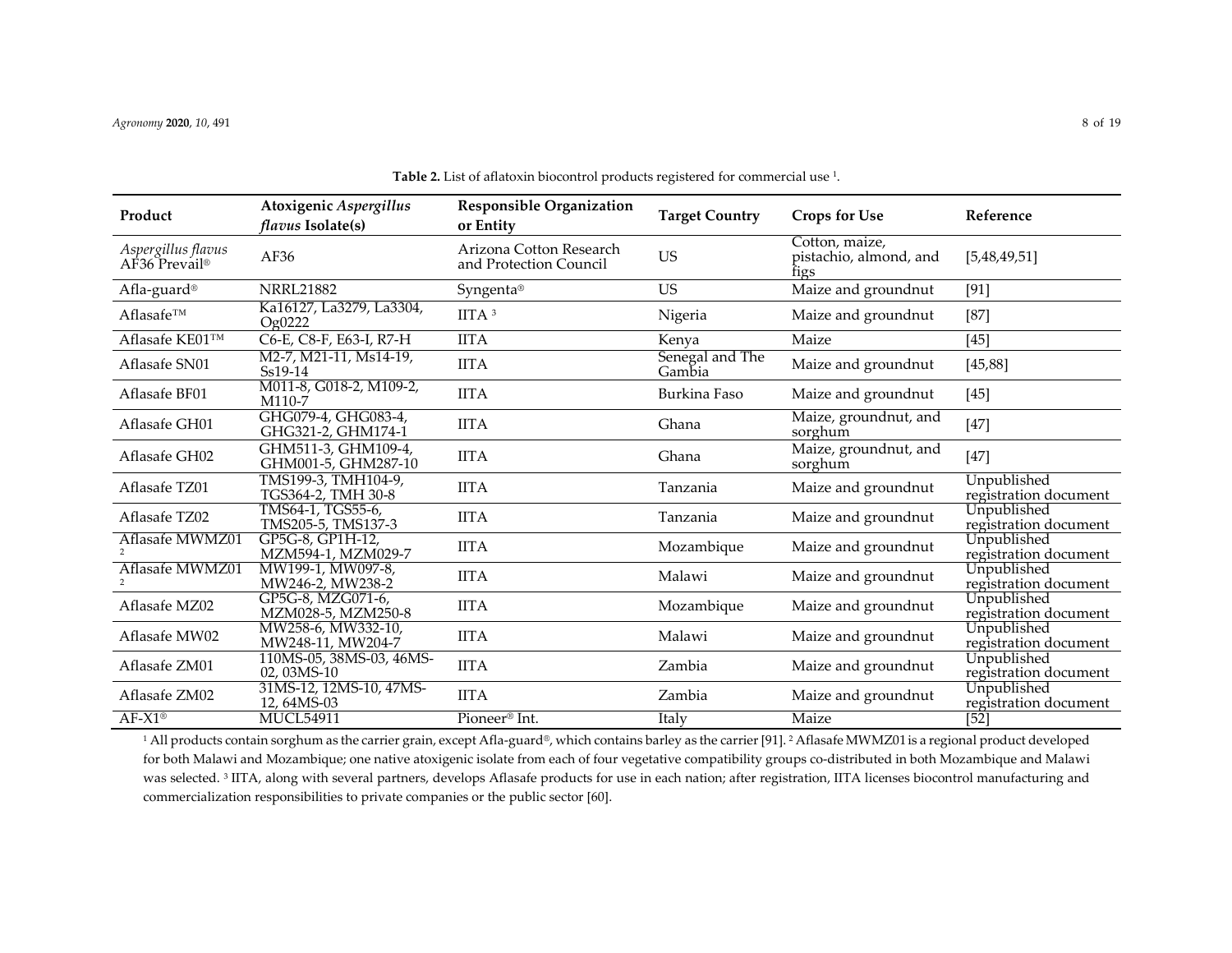## *4.1. Grains as Carriers and Nutritional Sources.*

All commercially available biocontrol products are formulated using sterile grains that serve as carriers and as a nutritive source for the atoxigenic strains. Several formulations were tested at the earlier stages of biocontrol development, including inoculated rice and wheat grains, pasta granules (containing semolina, kaolin, and xanthan gum), maize flour-based granules, and alginate pellets containing several nutrients [43,92]. Spraying spore suspensions of the biocontrol agent directly to the canopy of the crop or applied as soil drenches were also tested [43,93]. However, the use of grains as carriers was found to be the best option [43,92]. Originally the formulations comprised sterilized grains colonized by the atoxigenic isolates [48,50,91,94]. Although this methodology was effective to deliver the biocontrol agent to the crop, it was expensive and slow to produce. Therefore, formulations using roasted or dehulled grains (to avoid germination) coated with a spore suspension of the biocontrol isolate(s) were developed [26,58,95]. Coated formulations lower the costs and increase the rate of product manufacture, making it more affordable for farmers.

Grain-based formulations were developed for applications in field crops (cotton, groundnut, maize) with small and closed canopies which provide good conditions for the biocontrol fungus to sporulate, but they might not be adequate for tree nut orchards with more open canopies which do not provide optimal conditions for a fungus to sporulate. Therefore, there is a need to develop alternative formulations and application methods that will deliver the biocontrol isolate(s) more efficiently in these less favorable environments.

## *4.2. Use of Bioplastics*

To date, all commercial aflatoxin biocontrol products are formulated using grains of either barley, wheat, or sorghum as carrier of the spores of the atoxigenic isolates. Other alternatives have been sought in order to limit the use of food and feed grains. Recent studies have investigated whether coating seeds with a bioplastic containing an atoxigenic isolate may be a useful technology for delivering the biocontrol isolate in maize crops [96,97]. Before planting, maize seeds are filmcoated using a starch-based bioplastic previously combined with spores of a biocontrol isolate. Moreover, chemical pesticides (insecticide or fungicides) might be added to the coating slurry for additional protection of seeds in soil. Application of the bioplastic seed-coating with spores favors initial growth of this starch-utilizing fungus, resulting in a decreased frequency of aflatoxin producers in soil. Subsequently, aflatoxin contamination of maize kernels during pre-harvest stages was reported to be reduced [97]. More studies describing key factors that may affect the effectiveness of this technology are needed to improve the performance of this formulation.

## *4.3. Alternative Substrates*

The delivery method (i.e., barley, sorghum, or wheat grains) is the most expensive component of atoxigenic biocontrol products. In addition to bioplastics (see previous section), other substrates could be employed to reduce the production costs of the biocontrol products. This is particularly important for many smallholder resource-poor farmers, for which the cost to treat 1 ha of a crop may be prohibitive (12–18 USD, depending on the country) if they do not have access to markets paying a premium for safe crops. However, the major drawback of using grains as carriers is that they are frequently predated by ants, birds, and insects. Finding other substrates could reduce the cost of the product, have increased sporulation, and lower vulnerability to predation. The use of cassava peel pellets has been investigated to replace sorghum as a carrier and nutritive source for biocontrol isolates in West Africa, where large quantities of cassava peels are discarded daily [98]. However, spore yield on cassava peel substrate is low compared to sorghum, meaning a reduction in the effectiveness of the biocontrol product. More research is needed to determine which substrates could provide desirable features of increased sporulation under broader environmental conditions and that would be less prone to predation. Finally, two application methods without carrier have been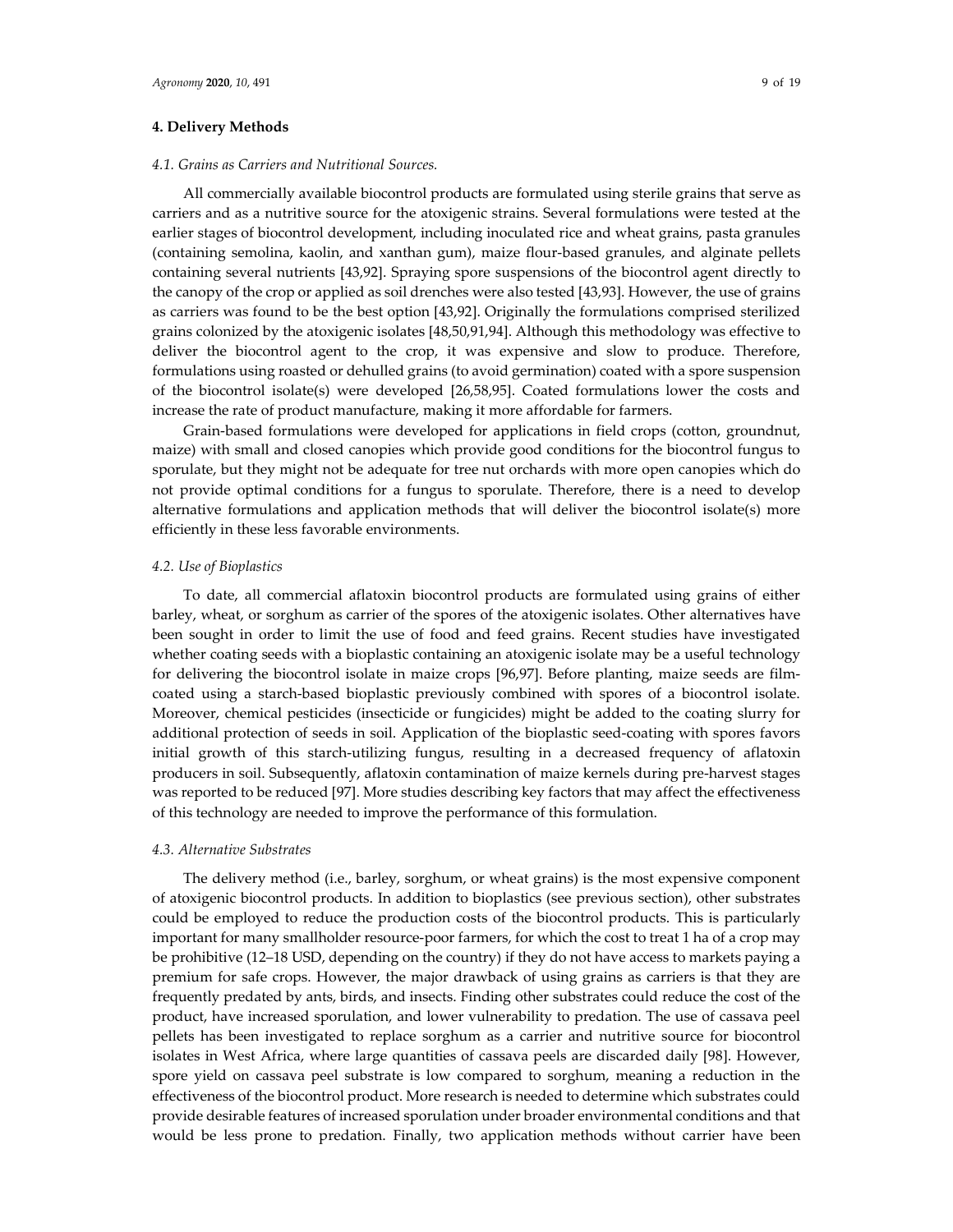studied. These are application of aqueous spore suspensions directly to the crop canopy or delivering the active ingredient through the irrigation system but evaluations in commercial orchards remain to be done [99].

## **5. Effectiveness in Crops Treated with Biocontrol Products**



*5.1. Effectiveness of Aflatoxin Biocontrol Agents in Different Crops*

**Figure 3.** Relationship between aflatoxin reduction (%) as a result of application of atoxigenic *Aspergillus flavus* isolates to different commodities and the variation coefficient of aflatoxin contamination found in untreated fields of these crops.

The efficacy of aflatoxin reduction by atoxigenic isolates of *A. flavus* has been demonstrated in various crops including maize, groundnut, cottonseed, and pistachio in the US, and maize, groundnut, and chili peppers in Africa [48,51,91,100] (Table 2). Recently, efficacy trials have been conducted in sorghum in Ghana and sunflower in Tanzania and substantial reductions in aflatoxin have been achieved (unpublished results). Results of both field experiments and commercial treatments in cotton, maize, and groundnut fields show reduction in aflatoxin contamination ranging from 70% to 100% compared to adjacent non-treated fields [48,52,87,88,101,102]. In the commodities in which aflatoxin contamination is more frequent (i.e., the proportion of grains/seeds/fruits that can be contaminated by aflatoxin is higher), the impact of biocontrol isolates on aflatoxin reduction is higher too. Conversely, when the percentage of potential points of infection is meager, which occurs in the case of tree nut crops (i.e., from 1/5000 to 1/20,000 in pistachio kernels), the aflatoxin contamination on untreated fields is highly variable (measured as the variation coefficient) and, subsequently, the impact of the biocontrol agents in reducing aflatoxin contamination is frequently low but highly variable. Figure 3 shows the relationship between reduction of aflatoxin contamination as a result of application of atoxigenic *A. flavus* isolates in different commodities and the variation coefficient of aflatoxin contamination in untreated fields of these crops [29,47,51,52,87,88,92,101,102].

# *5.2. Area-Wide Treatment for Increased Efficacy*

The overall goal of aflatoxin management with atoxigenic isolates is to change the population structure, typically dominated by aflatoxin producers, by increasing the frequencies of the applied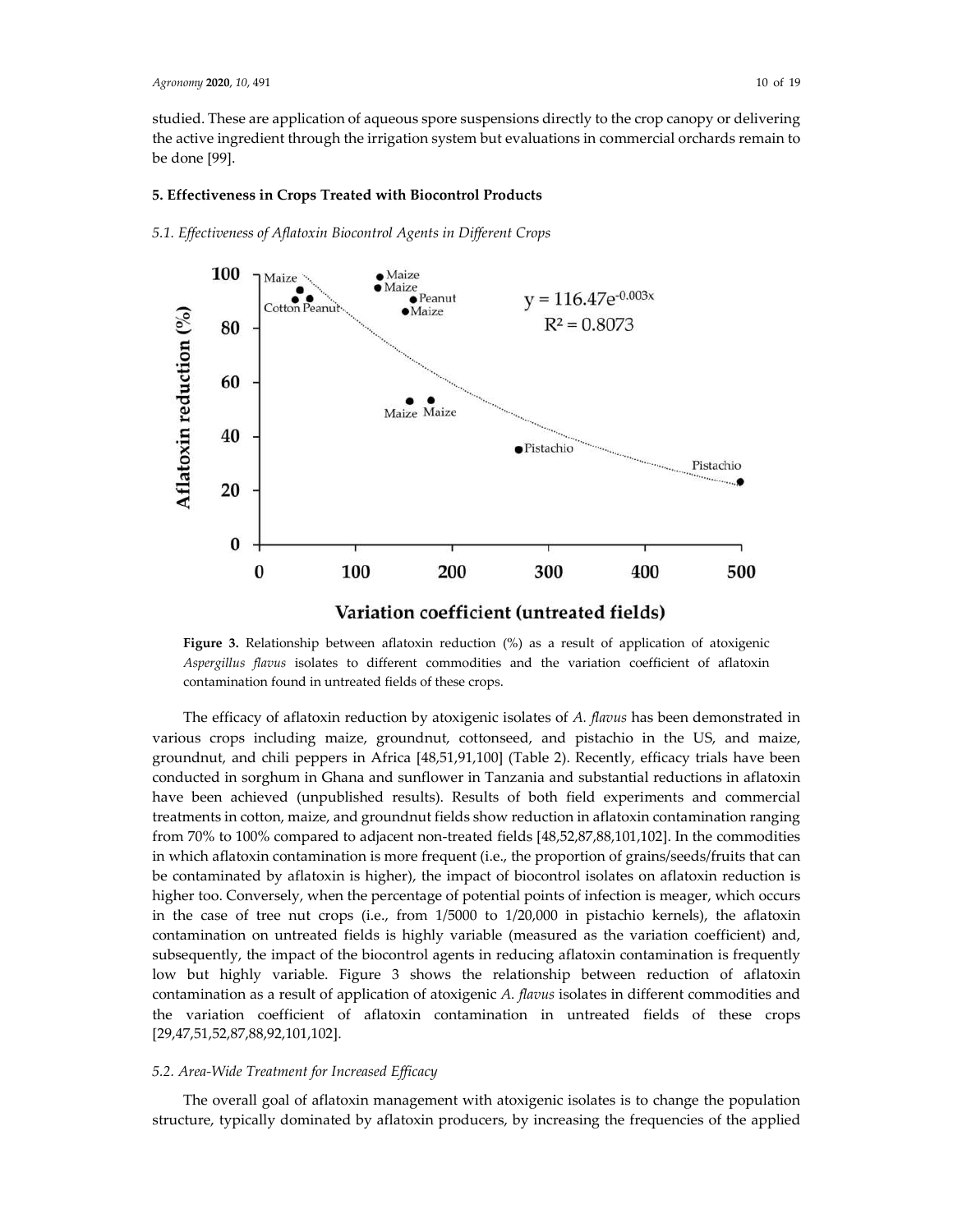atoxigenic isolates in the target ecosystem. Once the population is composed mainly of atoxigenic isolates, the aflatoxin production potential is greatly reduced.

A single application of an aflatoxin biocontrol product, at the right phenological stage, substantially reduces aflatoxin contamination in treated crops [48,51,53]. However, sometimes the biocontrol product does not completely protect the crop from aflatoxin contamination. Several factors affect the efficacy of treatment, including poor sporulation and product loss, which restrict the full potential of the competitive exclusion and founder effect principles of the technology [95,99]. Benefits of aflatoxin biocontrol applications go beyond reducing aflatoxin in the treated crop in a single season. Thus, biocontrol applications also increase the density of atoxigenic isolates in the soil, even in neighboring fields, and the carry-over effect has the potential to displace aflatoxin producers for subsequent seasons. On the other hand, toxigenic fungi residing in soils nearby treated fields can also contaminate the treated crops in subsequent seasons. Studies of the population structure of *A. flavus* at the area-wide scale began in the 1990s [103,104] raising the idea that changing the population structure of the fungus at the regional scale will also reduce the aflatoxin-producing potential in the area. Implementing area-wide, long-term biocontrol programs might be the best strategy to reduce the population of aflatoxin-producing isolates for the medium- to long-term [29,48]. An area-wide and long-term aflatoxin management program will require treating most aflatoxin susceptible crops growing in the same area. However, effective aflatoxin control might be achieved with partial, booster treatments after initial application for a few years. With area-wide treatment, biocontrol products would need to be reapplied perhaps at a lower dose to maintain a population with low aflatoxin production potential in an area-wide long-term management program. However, the application frequency depends on the characteristics of each area, since areas differ in the time that the biocontrol will persist in the soil [102,104].

#### **6. Biocontrol Performance in Future Scenarios**

An understanding of the epidemiology of, and the interaction between biocontrol agents and aflatoxin producers under field conditions is essential for successful simulation modelling in future scenarios, particularly under climate change. Simulation models to predict future toxigenic and atoxigenic population scenarios to assist farmers and pest control advisers through Decision Support Systems (DSS) will be important tools. Climate changes that accompany projected increments in atmospheric CO<sub>2</sub> can lead to a reduction in water availability in agricultural areas. Thus, by 2100, predictions indicate a rise in global temperature between 1 and 5 °C, which will affect development of crops and their capacity to adapt along with changes in the current distribution and densities of aflatoxin-producing fungi [105]. Areas affected by severe water stress (criticality ratio: withdrawals/availability of water  $> 0.4$ ) will expand and the stress will intensify [106]. Changes in global precipitation, ecological, and crop system patterns may alter the compositions of *Aspergillus*  populations and their fitness, since they are primarily influenced by temperature and soil moisture. Jaime-Garcia and Cotty [107] observed spatial and temporal variations in aflatoxin contamination depending primarily on those environmental factors. For example, soil surface temperature influences fungal communities with propagule density decreasing when daily average soil temperature is either below 18 °C or above 30 °C [108]. *A. flavus* S morphotype fungi are more likely to occur at a higher proportion during warmer, drier years, and consequently, increased aflatoxin concentrations in crops occur because of their high aflatoxin-producing potential [44]. Monitoring climatic parameters and crop aflatoxin accumulation across countries will contribute to a better understanding of the influences of climate change on aflatoxin contamination risks [26]. Information on the interaction between the environment and the fungal population size and structure will allow the implementation of aflatoxin management strategies based on weather events, which may include a requirement for selection of atoxigenic VCGs adapted to both hotter, drier climates and changes in cropping cycles [44].

## **7. Losses to Bird, Insect, or Rodent Predation**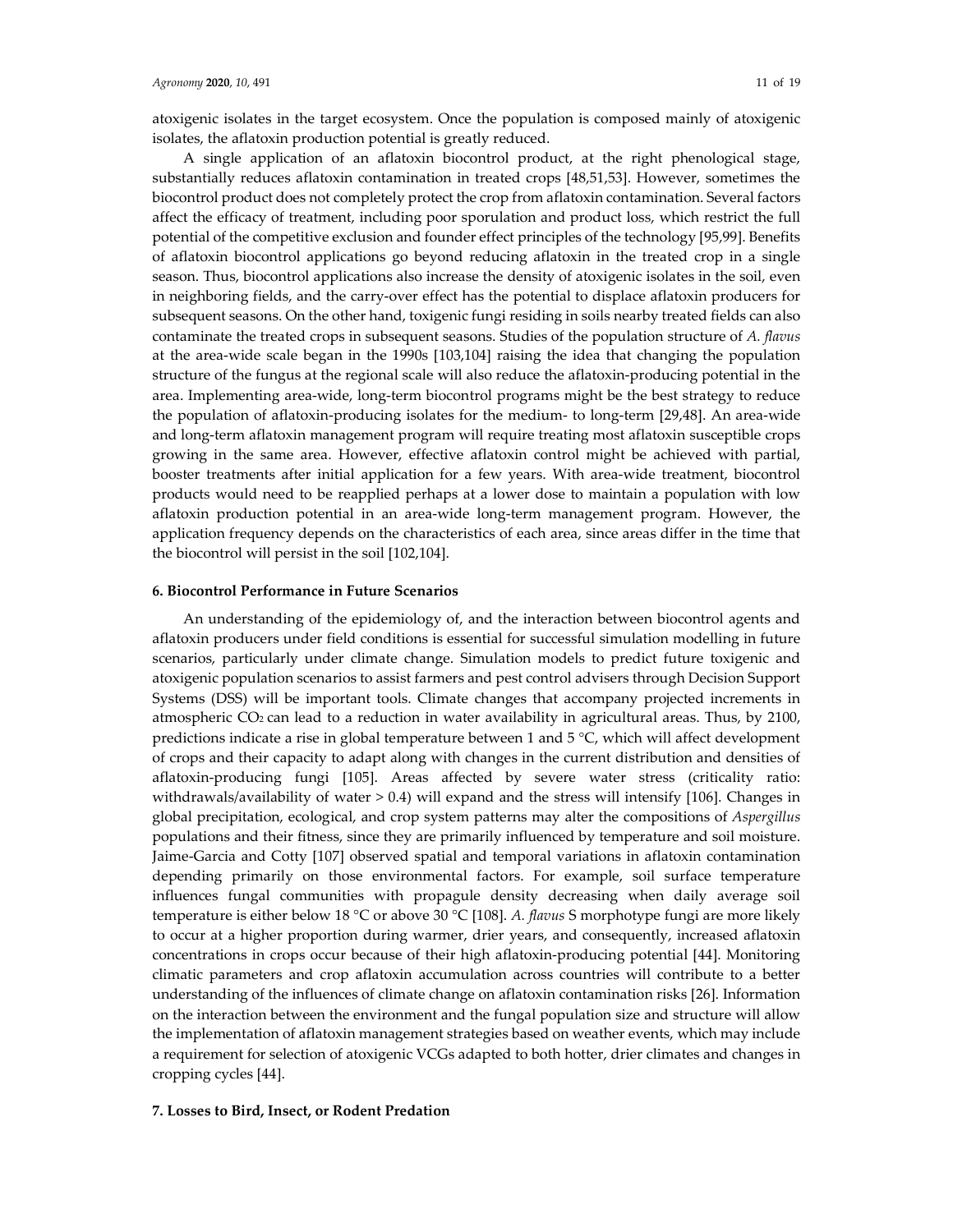Using grains as carriers for biocontrol isolates consistently reduces aflatoxin contamination in field crops (maize, cotton, groundnut, chili peppers), where closed canopies create conditions of humidity for good sporulation of the biocontrol product when applied at the right time. However, when conditions are not conducive for rapid sporulation, the product is exposed to predation by birds, insects, ants, and rodents [29]. Under conditions found in tree nut orchards, predation of the biocontrol product is even greater since the ground is frequently bare of vegetation, leaving the product exposed to animal and insect predation. Preliminary studies conducted in California, at Kearney Agricultural Research and Extension Center, indicate that besides ants, other arthropods (mainly *Oniscidea* spp.) are implicated in the rapid loss of formulated grain carriers [99]. Dissimilar agricultural management practices (e.g., crop densities, irrigation strategies, tillage, and maintenance of vegetative cover) are essential factors affecting the fauna found in the orchard. Furthermore, grain carriers could spoil when exposed to excessive moisture in the soil, a condition that favors rapid colonization by other fungi (e.g., *Fusarium* spp.), thus impeding the sporulation of the biocontrol agent(s). Biocontrol efficacy can be further enhanced with innovations in formulations that improve the efficiency of sporulation and reduce the proportion of grains lost due to predation.

## **8. Concerns Posed for Using Biocontrol Products**

Isolates used in biocontrol formulations belong to ancient, highly stable atoxigenic VCGs selected through carefully designed and elaborate microbiological, chemical, molecular, and field studies [47,50,53,76,77]. Well-planned studies have demonstrated that members of an atoxigenic VCG do not exchange genetic material with members of other VCGs (either toxigenic or atoxigenic) despite plenty of opportunities for exchange of genetic material in both treated and non-treated areas [42,76,109,110]. Clonality is the predominant mode of *A. flavus* reproduction. Recombination events between members of toxigenic and atoxigenic VCGs have been reported only in laboratory and field studies under specific conditions [111–115] and is rare in nature. Therefore, the risk for recombination and generation of toxigenic variants when applying atoxigenic isolates in the field is minimal.

No major health problems have been reported due to the use and application of biocontrol agents by field workers, but it can cause allergic reaction in some individuals. In general, workers should avoid a prolonged contact with the product through the skin and eyes, avoiding those periods in which a high concentration of spores is expected.

# **9. Conclusions**

Whereas some researchers have critical opinion regarding biocontrol of aflatoxins [116–120], substantial research conducted with field and tree crops has shown that using atoxigenic isolates of *A. flavus* as biocontrol agents is one of the most effective pre-harvest management strategies for reducing aflatoxin contamination (Figure 3). The extensive research demonstrating the efficacy, safety, and benefits of the technology have allowed registration of several aflatoxin biocontrol products with regulatory authorities. Following registration, large-scale use is possible after developing infrastructure to produce the biocontrol product on a large-scale, developing sound commercialization strategies, transferring the technology to appropriate industries, and implementing innovative marketing and distribution channels [48,60,87]. It is worth mentioning that this management strategy is especially useful in food-insecure regions with rapidly growing populations in Africa, which also suffer major losses in agriculture due to pests and diseases [121], and where farmers' access to other control methods is much more restricted. Hundreds of thousands of farmers and diverse crop industries benefiting from the technology consider biocontrol products as vital tools to produce crops with reduced aflatoxin contamination. The use of biocontrol and other aflatoxin management strategies allow farmers to produce safe crops for their own consumption and/or to sell to premium markets.

Aflatoxin biocontrol products have been developed for use in a fraction of the crops susceptible to aflatoxin contamination. Adapting, testing, and validating the biocontrol technology for use in other susceptible crops (e.g., sesame seed, hazelnut, millet) would provide health, trade, and economic benefits for producers, consumers, and processors of these crops.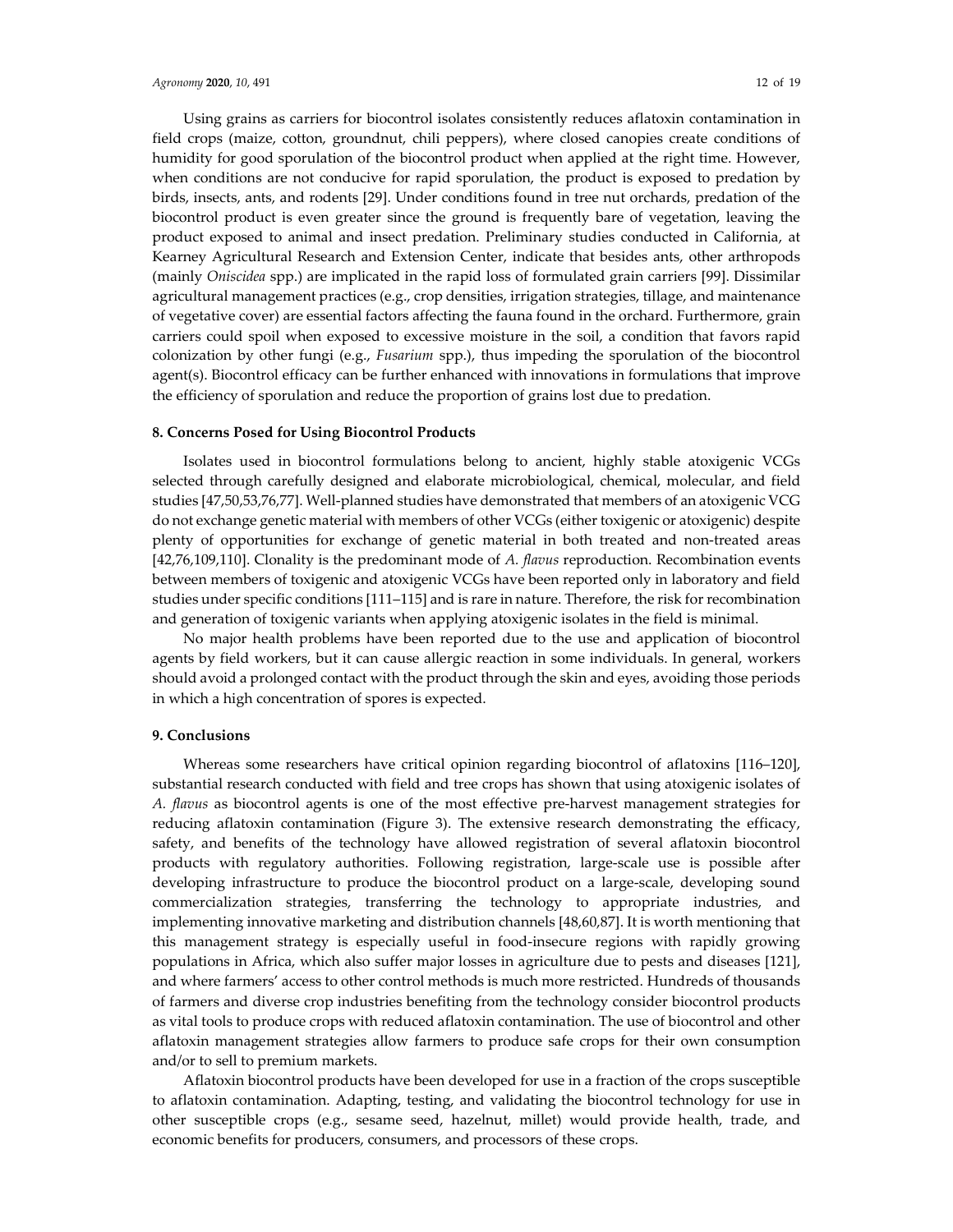**Author Contributions:** J.M. and A.O.-B. conceptualized the idea after J.M. received the invitation from the journal; A.O.-B., J.M., T.J.M., and R.B. wrote the manuscript; M.T.G.-L., B.X.C., R.J. provided input to different sections of the manuscript. A.O.-B, J.M., R.B., and T.J.M. finalized the manuscript.

**Funding:** No external funding was received to write the manuscript.

**Acknowledgments:** We acknowledge the anonymous reviewers for their valuable comments and suggestions. J.M. was partially supported by a H2020 Marie Skłodowska-Curie Actions fellowship launched by the European Union. M.T.G.-L. was supported by the SICYT foundation from Asturias. B.X.C. was partially supported by the Argentinean National Scientific and Technical Research Council (CONICET) through a postdoctoral fellowship. J.M., M.T.G.-L., B.X.C., R.J., and T.J.M. were partially supported by the California Pistachio Research Board, the Almond Board of California, and the California Fig Institute. R.B. and A.O.-B. were partially supported by CGIAR Research Program on Agriculture for Nutrition and Health (A4NH).

**Conflicts of Interest:** The authors receive no direct financial benefit from the manufacturing and marketing of any aflatoxin biocontrol products mentioned in this review article. The Aflasafe name is a Trademark of the International Institute of Tropical Agriculture (IITA). IITA used to manufacture and commercialize Aflasafe for use in Nigeria, Senegal, Burkina Faso, The Gambia, and Ghana. Manufacturing and distribution responsibilities have been licensed to the private or public sector. IITA charges a small licensing fee to manufacturers for use of the Aflasafe name and cost associated with technology transfer and technical backstopping. R.B. and A.O.-B. are employed by IITA. The rest of the authors declare that there are no commercial or financial relationships that could be interpreted as potential conflicts of interest.

## **References**

- 1. Klich, M.A. Environmental and developmental factors influencing aflatoxin production by *Aspergillus flavus* and *Aspergillus parasiticus*. *Mycoscience* **2007**, *48*, 71–80, doi:10.1007/S10267-006-0336-2.
- 2. JECFA *Safety Evaluation of Certain Contaminants in Food: Prepared by the Eighty-Third Meeting of the Joint FAO/WHO Expert Committee on Food Additives (JECFA)*; WHO Food A.; World Health Organization and Food and Agriculture Organization of the United Nations: Geneva, Switzerland, 2018; ISBN 9241660554.
- 3. Bandyopadhyay, R.; Kumar, M.; Leslie, J.F. Relative severity of aflatoxin contamination of cereal crops in West Africa. *Food Addit. Contam.* **2007**, *24*, 1109–1114.
- 4. Amaike, S.; Keller, N.P. *Aspergillus flavus*. *Annu. Rev. Phytopathol.* **2011**, *49*, 107–133, doi:10.1146/annurevphyto-072910-095221.
- 5. Ortega-Beltran, A.; Moral, J.; Puckett, R.; Morgan, D.; Cotty, P.J.; Michailides, T.J. Fungal communities associated with almond throughout crop development: Implications for aflatoxin biocontrol management in California. *PLoS ONE* **2018**, *13*, 1–15, doi:10.1371/journal.pone.0199127.
- 6. Frisvad, J.C.; Hubka, V.; Ezekiel, C.N.; Hong, S.B.; Nováková, A.; Chen, A.J.; Arzanlou, M.; Larsen, T.O.; Sklenář, F.; Mahakarnchanakul, W.; et al. Taxonomy of *Aspergillus* section *Flavi* and their production of aflatoxins, ochratoxins and other mycotoxins. *Stud. Mycol.* **2019**, doi:10.1016/j.simyco.2018.06.001.
- 7. Klich, M.A. *Aspergillus flavus*: The major producer of aflatoxin. *Mol. Plant Pathol.* **2007**, *8*, 713–722.
- 8. Azziz-Baumgartner, E.; Lindblade, K.; Gieseker, K.; Rogers, H.S.; Kieszak, S.; Njapau, H.; Schleicher, R.; McCoy, L.F.; Misore, A.; DeCock, K.; et al. Case-control study of an acute aflatoxicosis outbreak, Kenya, 2004. *Environ. Health Perspect.* **2005**, *113*, 1779–1783, doi:10.1289/ehp.8384.
- 9. Bryden, W.L. Mycotoxin contamination of the feed supply chain: Implications for animal productivity and feed security. *Anim. Feed Sci. Technol.* **2012**, *173*, 134–158, doi:10.1016/j.anifeedsci.2011.12.014.
- 10. Monson, M.; Coulombe, R.; Reed, K. Aflatoxicosis: Lessons from toxicity and responses to aflatoxin B1 in poultry. *Agriculture* **2015**, *5*, 742–777, doi:10.3390/agriculture5030742.
- 11. RASFF: Food and Feed Safety Alerts. European Commission. 2019. Available online: https://webgate.ec.europa.eu/rasff-window/portal/?event=notificationsList&StartRow=1 (accessed on 10 November 2019).
- 12. Wu, F. Global impacts of aflatoxin in maize: Trade and human health. *World Mycotoxin, J.* **2015**, *8*, 137–142, doi:10.3920/WMJ2014.1737.
- 13. Van de Perre, E.; Jacxsens, L.; Lachat, C.; El Tahan, F.; De Meulenaer, B. Impact of maximum levels in European legislation on exposure of mycotoxins in dried products: Case of aflatoxin B1 and ochratoxin A in nuts and dried fruits. *Food Chem. Toxicol.* **2015**, *75*, 112–117, doi:10.1016/j.fct.2014.10.021.
- 14. Logrieco, A.F.; Miller, J.D.; Eskola, M.; Krska, R.; Ayalew, A.; Bandyopadhyay, R.; Battilani, P.; Bhatnagar, D.; Chulze, S.; De Saeger, S.; et al. The mycotox charter: Increasing awareness of, and concerted action for,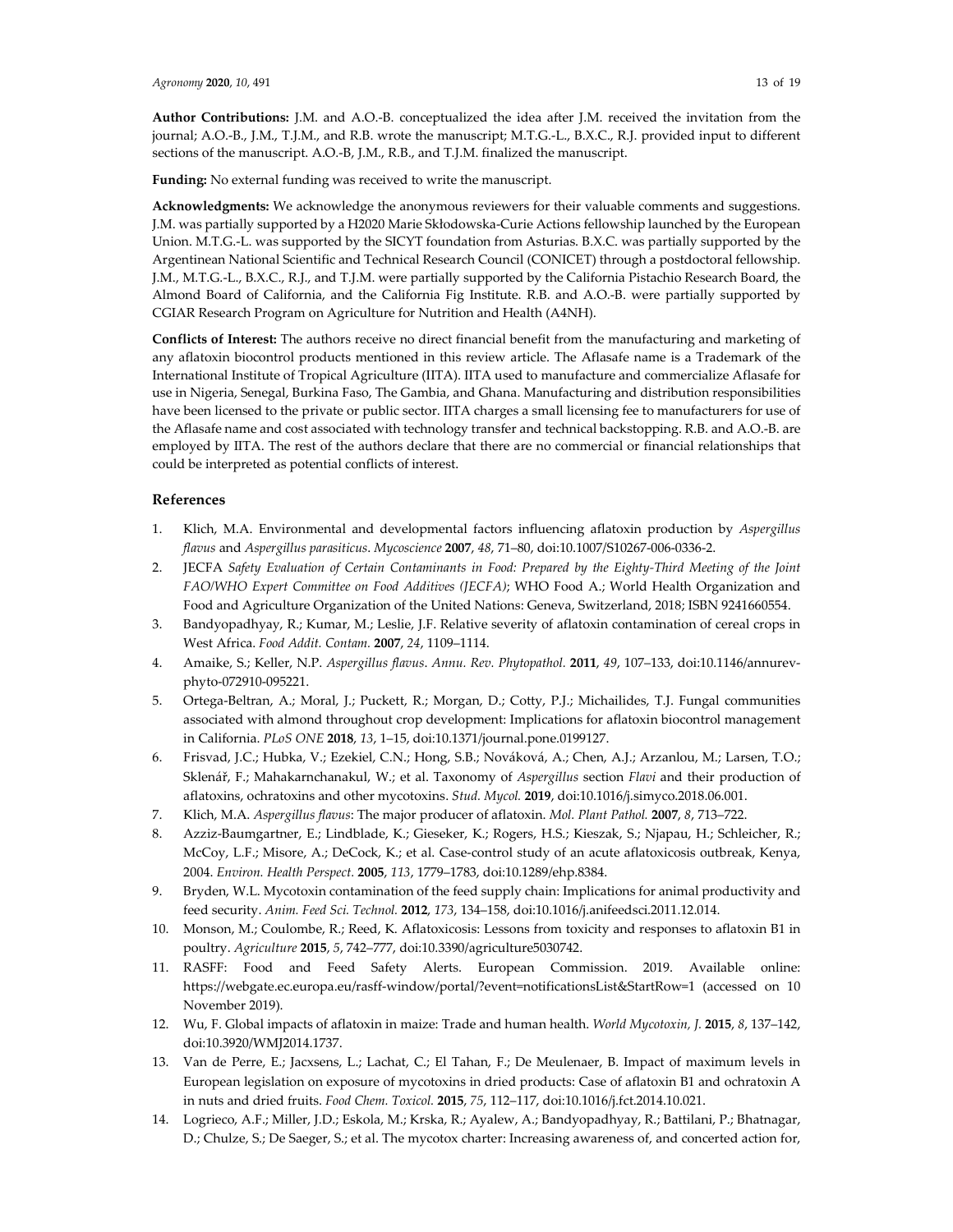minimizing mycotoxin exposure worldwide. *Toxins* **2018**, *10*, 1–17, doi:10.3390/toxins10040149.

- 15. Ortega-Beltran, A.; Moral, J.; Picot, A.; Puckett, R.D.; Cotty, P.J.; Michailides, T.J. Atoxigenic *Aspergillus flavus* isolates endemic to almond, fig, and pistachio orchards in California with potential to reduce aflatoxin contamination in these crops. *Plant Dis.* **2019**, *103*, 905–912.
- 16. Lubanga, D.; Bii, B. KEBS Bans 5 Maize Flour Brands over High Aflatoxin Levels. Daily Nation*.* 2019. Available online: https://www.nation.co.ke/news/Kebs-bans-5-maize-flour-brands/1056-5343060 eb9k78/index.html (accessed on 9 November 2019).
- 17. Mwakio, P. State to Destroy 9.4 Tonnes of Contaminated Maize in Mombasa. Stand Digit. 2019. Available online: https://www.standardmedia.co.ke/article/2001309356/state-to-destroy-9-4-tonnes-ofcontaminated-maize-in-mombasa (accessed on 14 January 2020).
- 18. Omulo, C. Rwanda Bans Seven Peanut Butter Brands from Kenya. Businiss Daily. 2019. Available online: https://www.businessdailyafrica.com/news/Rwanda-bans-peanut-butter-brands-Kenya/539546-5345834 nyxhrl/index.html (accessed on 12 November 2019).
- 19. CGTM Africa. Rwanda, Uganda ban Kenyan-produced peanut butter. CGTN Africa. 2019. Available online: https://africa.cgtn.com/2019/11/14/rwanda-uganda-ban-kenyan-produced-peanut-butter-overcontamination-fears/ (accessed on 14 November 2019).
- 20. Guan, S.; Gong, M.; Yin, Y.; Huang, R.; Ruan, Z.; Zhou, T.; Xie, M. Occurrence of mycotoxins in feeds and feed ingredients in China. *J. Food, Agric. Environ.* **2011**, *9*, 163–167, doi:10.1016/j.anifeedsci.2007.06.005.
- 21. Probst, C.; Bandyopadhyay, R.; Cotty, P.J. Diversity of aflatoxin-producing fungi and their impact on food safety in sub-Saharan Africa. *Int. J. Food Microbiol.* **2014**, *174*, 113–122, doi:10.1016/j.ijfoodmicro.2013.12.010.
- 22. Waliyar, F.; Osiru, M.; Ntare, B.R.; Kumar, K.V.K.; Sudini, H.; Traore, A.; Diarra, B. Post-harvest management of aflatoxin contamination in groundnut. *World Mycotoxin, J.* **2015**, *8*, 245–252, doi:10.3920/WMJ2014.1766.
- 23. Njoroge, S.M.C.; Matumba, L.; Kanenga, K.; Siambi, M.; Waliyar, F.; Maruwo, J.; Machinjiri, N.; Monyo, E.S. Aflatoxin B1 levels in groundnut products from local markets in Zambia. *Mycotoxin Res.* **2017**, *33*, 113– 119, doi:10.1007/s12550-017-0270-5.
- 24. Seetha, A.; Munthali, W.; Msere, H.W.; Swai, E.; Muzanila, Y.; Sichone, E.; Tsusaka, T.W.; Rathore, A.; Okori, P. Occurrence of aflatoxins and its management in diverse cropping systems of central Tanzania. *Mycotoxin Res.* **2017**, *33*, 323–331, doi:10.1007/s12550-017-0286-x.
- 25. Lindahl, J.F.; Kagera, I.N.; Grace, D. Aflatoxin M1 levels in different marketed milk products in Nairobi, Kenya. *Mycotoxin Res.* **2018**, *34*, 289–295, doi:10.1007/s12550-018-0323-4.
- 26. Bandyopadhyay, R.; Ortega-Beltran, A.; Akande, A.; Mutegi, C.; Atehnkeng, J.; Kaptoge, L.; Senghor, L.A.; Adhikari, B.N.; Cotty, P.J. Biological control of aflatoxins in Africa: Current status and potential challenges in the face of climate change. *World Mycotoxin J.* **2016**, *9*, 771–789, doi:10.3920/WMJ2016.2130.
- 27. Leroy, J.L.; Sununtnasuk, C.; García-Guerra, A.; Wang, J.S. Low level aflatoxin exposure associated with greater linear growth in southern Mexico: A longitudinal study. *Matern. Child Nutr.* **2018**, *14*, 1–7, doi:10.1111/mcn.12619.
- 28. Klich, M.A. *Identification of Common Aspergillus Species*; Centraalbureau voor schimmelcultures: Utrecht, The Netherlands, 2002; p. 116.
- 29. Cotty, P.J.; Probst, C.; Jaime-Garcia, R. Etiology and management of aflatoxin contamination. In *Mycotoxins: Detection Methods, Management, Public Health and Agricultural Trade*; Leslie, J.F., Bandyopadhayay, R., Visconti, A., Eds.; CAB International: Wallingford, UK, 2008; pp. 287–299 ISBN 9781845930820.
- 30. Mahuku, G.; Nzioki, H.S.; Mutegi, C.; Kanampiu, F.; Narrod, C.; Makumbi, D. Pre-harvest management is a critical practice for minimizing aflatoxin contamination of maize. *Food Control* **2019**, *96*, 219–226, doi:10.1016/j.foodcont.2018.08.032.
- 31. Abbas, H.K.; Accinelli, C.; Zablotowicz, R.M.; Abel, C.A.; Bruns, H.A.; Dong, Y.; Shier, W.T. Dynamics of mycotoxin and *Aspergillus flavus* levels in aging Bt and non-Bt corn residues under Mississippi no-till conditions. *J. Agric. Food Chem.* **2008**, *56*, 7578–7585, doi:10.1021/jf801771a.
- 32. Abbas, H.K.; Wilkinson, J.R.; Zablotowicz, R.M.; Accinelli, C.; Abel, C.A.; Bruns, H.A.; Weaver, M.A. Ecology of *Aspergillus flavus*, regulation of aflatoxin production, and management strategies to reduce aflatoxin contamination of corn. *Toxin Rev.* **2009**, *28*, 142–153, doi:10.1080/15569540903081590.
- 33. Doster, M.A.; Michailides, T.J. *Aspergillus* molds and aflatoxins in pistachio nuts in California. *Phytopathology* **1994**, *84*, 583–590.
- 34. Whitaker, T.B.; Dorner, J.W.; Lamb, M.; Slate, A.B. The effect of sorting farmers' stock peanuts by size and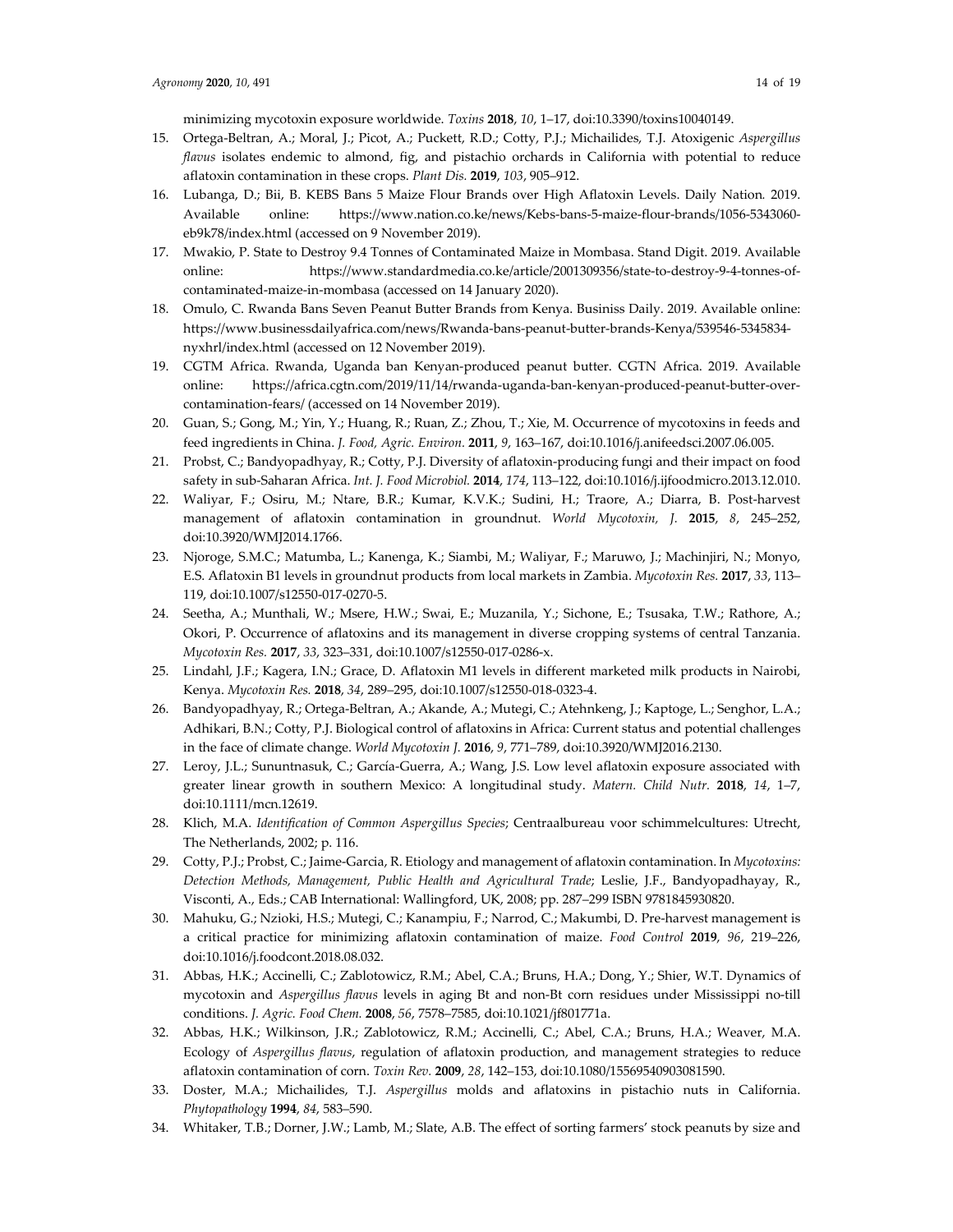color on partitioning aflatoxin into various shelled peanut grade sizes. *Peanut Sci.* **2005**, *32*, 103–118, doi:10.3146/0095-3679(2005)32[103:teosfs]2.0.co;2.

- 35. Matumba, L.; Van Poucke, C.; Njumbe Ediage, E.; Jacobs, B.; De Saeger, S. Effectiveness of hand sorting, flotation/washing, dehulling and combinations thereof on the decontamination of mycotoxincontaminated white maize. *Food Addit. Contam. Part A Chem. Anal. Control. Expo. Risk Assess.* **2015**, *32*, 960– 969.
- 36. Peng, Z.; Chen, L.; Zhu, Y.; Huang, Y.; Hu, X.; Wu, Q.; Nüssler, A.K.; Liu, L.; Yang, W. Current major degradation methods for aflatoxins: A review. *Trends Food Sci. Technol.* **2018**, *80*, 155–166, doi:10.1016/j.tifs.2018.08.009.
- 37. Campbell, B.C.; Molyneux, R.J.; Schatzki, T.F. Current research on reducing pre- and post-harvest aflatoxin contamination of U.S. almond, pistachio, and walnut. *J. Toxicol. Toxin Rev.* **2003**, *22*, 225–266, doi:10.1081/TXR-120024093.
- 38. Jaime-Garcia, R.; Cotty, P.J. *Aspergillus flavus* in soils and corncobs in south Texas: Implications for management of aflatoxins in corn-cotton rotations. *Plant Dis.* **2004**, *88*, 1366–1371, doi:10.1094/PDIS.2004.88.12.1366.
- 39. Hell, K.; Fandohan, P.; Bandyopadhyay, R.; Kiewnick, S.; Sikora, R.; Cotty, P.J. Pre- and post-harvest management of aflatoxin in maize: An African perspective. In *Mycotoxins: Detection Methods, Management, Public Health and Agricultural Trade*; Leslie, J.F., Bandyopadhyay, R., Visconti, A., Eds.; CAB International: Wallingford, UK, 2008; pp. 219–219. ISBN 9781845930820.
- 40. Diao, E.; Dong, H.; Hou, H.; Zhang, Z.; Ji, N.; Ma, W. Factors influencing aflatoxin contamination in before and after harvest peanuts: A review. *J. Food Res.* **2014**, *4*, 148–154, doi:10.5539/jfr.v4n1p148.
- 41. Ayalew, A.; Kimanya, M.; Matumba, L.; Bandyopadhyay, R.; Menkir, A.; Cotty, P.J. Controlling aflatoxins in maize in Africa: Strategies, challenges and opportunities for improvement. In *Achieving Sustainable Cultivation of Maize. Volume 2: Cultivation Techniques, Pest and Disease Control*; Watson, D. Ed.; Burleigh Dodds Science Publishing: Cambridge, MA, USA, 2017; pp. 1–24.
- 42. Grubisha, L.C.; Cotty, P.J. Genetic isolation among sympatric vegetative compatibility groups of the aflatoxin-producing fungus *Aspergillus flavus*. *Mol. Ecol.* **2010**, *19*, 269–280, doi:10.1111/j.1365- 294X.2009.04467.x.
- 43. Cotty, P.J.; Bayman, D.S.; Egel, D.S.; Elias, K.S. Agriculture, Aflatoxins and *Aspergillus*. In *The Genus Aspergillus*; Powell, K., Ed.; Plenum Press: New York, NY, USA, 1994; pp. 1–27.
- 44. Cotty, P.J.; Jaime-Garcia, R. Influences of climate on aflatoxin producing fungi and aflatoxin contamination. *Int. J. Food Microbiol.* **2007**, *119*, 109–115, doi:10.1016/j.ijfoodmicro.2007.07.060.
- 45. Adhikari, B.N.; Bandyopadhyay, R.; Cotty, P.J. Degeneration of aflatoxin gene clusters in *Aspergillus flavus* from Africa and North America. *AMB Express* **2016**, *6*, 62, doi:10.1186/s13568-016-0228-6.
- 46. Atehnkeng, J.; Donner, M.; Ojiambo, P.S.; Ikotun, B.; Augusto, J.; Cotty, P.J.; Bandyopadhyay, R. Environmental distribution and genetic diversity of vegetative compatibility groups determine biocontrol strategies to mitigate aflatoxin contamination of maize by *Aspergillus flavus*. *Microb. Biotechnol.* **2016**, *9*, 75– 88, doi:10.1111/1751-7915.12324.
- 47. Agbetiameh, D.; Ortega-Beltran, A.; Awuah, R.T.; Atehnkeng, J.; Islam, M.-S.; Callicott, K.A.; Cotty, P.J.; Bandyopadhyay, R. Potential of atoxigenic *Aspergillus flavus* vegetative compatibility groups associated with maize and groundnut in Ghana as biocontrol agents for aflatoxin management. *Front. Microbiol.* **2019**, *10*, 2069 doi:10.3389/fmicb.2019.02069.
- 48. Cotty, P.J.; Antilla, L.; Wakelyn, P.J. Competitive exclusion of aflatoxin producers: Farmer driven research and development. In *Biological Control: A Global Perspective*; Vincent, C., Goettel, N., Lazarovitis, G., Eds.; CAB International: Oxfordshire, UK, 2007; pp. 241–253.
- 49. Mehl, H.L.; Jaime, R.; Callicott, K.A.; Probst, C.; Garber, N.P.; Ortega-Beltran, A.; Grubisha, L.C.; Cotty, P.J. *Aspergillus flavus* diversity on crops and in the environment can be exploited to reduce aflatoxin exposure and improve health. *Ann. N. Y. Acad. Sci.* **2012**, *1273*, 7–17, doi:10.1111/j.1749-6632.2012.06800.x.
- 50. Atehnkeng, J.; Ojiambo, P.S.; Cotty, P.J.; Bandyopadhyay, R. Field efficacy of a mixture of atoxigenic *Aspergillus flavus* Link: FR vegetative compatibility groups in preventing aflatoxin contamination in maize (*Zea mays* L.). *Biol. Control* **2014**, *72*, 62–70, doi:10.1016/j.biocontrol.2014.02.009.
- 51. Doster, M.A.; Cotty, P.J.; Michailides, T.J. Evaluation of the atoxigenic *Aspergillus flavus* strain AF36 in pistachio orchards. *Plant Dis.* **2014**, *98*, 948–956, doi:10.1094/PDIS-10-13-1053-RE.
- 52. Mauro, A.; Garcia-Cela, E.; Pietri, A.; Cotty, P.J.; Battilani, P. Biological control products for aflatoxin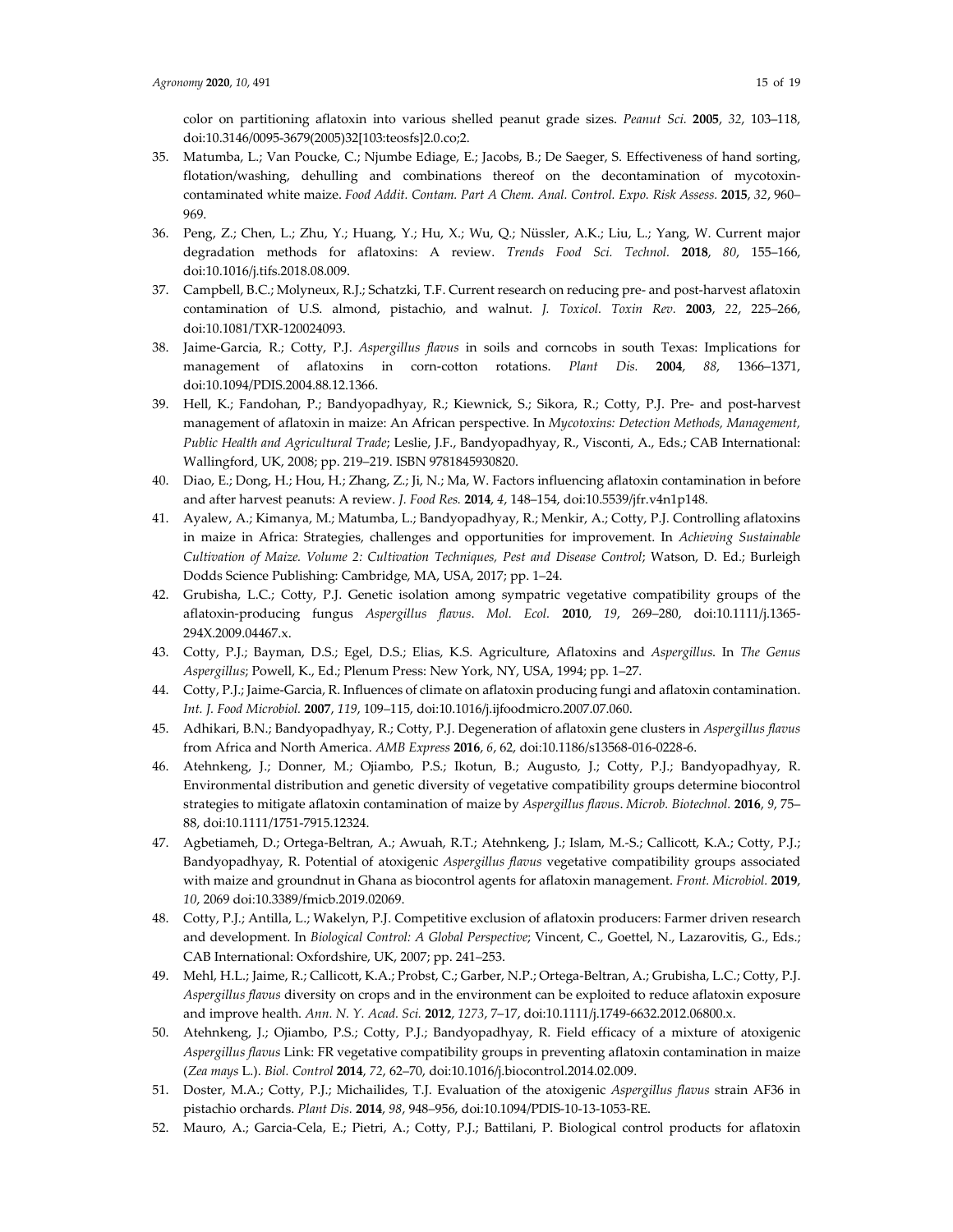prevention in Italy: Commercial field evaluation of atoxigenic *Aspergillus flavus* active ingredients. *Toxins*  **2018**, *10*, 30, doi:10.3390/toxins10010030.

- 53. Bandyopadhyay, R.; Cardwell, K.F.; Ortega-Beltran, A.; Schulthess, F.; Meikle, W.; Setamou, M.; Cotty, P.J. Identifying and managing plant health risks for key African crops: Maize. In *Critical Issues in Plant Health: 50 Years of Research in African Agriculture*; Neuenschwander, P., Tamò, M., Ed.; Burleigh Dodds Science Publishing: Cambridge, UK, 2019; pp. 173–212, doi:10.19103/AS.2018.0043.08.
- 54. Brown, R.L.; Cotty, P.; Cleveland, T.E. Reduction in aflatoxin content of maize by atoxigenic strains of *Aspergillus flavus*. *J. Food Prot.* **1991**, *54*, 623–626, doi:10.4315/0362-028X-54.8.623.
- 55. Cotty, P.J. Virulence and cultural characteristics of two *Aspergillus flavus* strains pathogenic on cotton. *Phytopathology* **1989**, *79*, 808–814.
- 56. Cotty, P.J. Biocompetitive exclusion of toxigenic fungi. In *The Mycotoxin Factbook*; Barug, D., Bhatnagar, D., van Egdmond, H.P., van der Kamp, J.W., van Osenbruggen, W.A., Visconti, A., Eds.; Wageningen Academic Publishers: Wageningen, The Netherlands, 2006; pp. 179–197.
- 57. Environmental Protection Agency. *Aspergillus flavus AF36; Amendment to make label changes.* 2011*.*  https://www3.epa.gov/pesticides/chem\_search/ppls/071693-00001-20110505.pdf, (accessed 15 February 2020).
- 58. Dorner, J.W. Development of biocontrol technology to manage aflatoxin contamination in peanuts. *Peanut Sci.* **2009**, *36*, 60–67, doi:10.3146/AT07-002.1.
- 59. Lavkor, I.; Arioglu, H.; Var, I.; Oztemiz, S. Biological control of aflatoxigenic fungi on peanut: For the preharvest approach. *Turkish J. F. Crop.* **2019**, *24*, 21–27, doi:10.17557/tjfc.562634.
- 60. Schreurs, F.; Bandyopadhyay, R.; Kooyman, C.; Ortega-Beltran, A.; Akande, A.; Konlambigue, M.; Van den Bosch, N. Commercial products promoting plant health in African agriculture. In *Critical Issues in Plant Health: 50 Years of Research in African Agric*ulture; Neuenschwander, P., Tamò, M., Eds.; Burleigh Dodds Science Publishing: Cambridge, UK, 2019; pp. 345–364, doi:10.19103/ AS.2018.0043.14.
- 61. Probst, C.; Bandyopadhyay, R.; Price, L.E.; Cotty, P.J. Identification of atoxigenic *Aspergillus flavus* isolates to reduce aflatoxin contamination of maize in Kenya. *Plant Dis.* **2011**, *95*, 212–218, doi:10.1094/pdis-06-10- 0438.
- 62. Ortega-Beltran, A.; Cotty, P.J. Frequent shifts in *Aspergillus flavus* populations associated with maize production in Sonora, Mexico. *Phytopathology* **2018**, *108*, 412–420.
- 63. Shenge, K.C.; Mehl, H.L.; Cotty, P.J. Interactions among active ingredients of a multi-isolate aflatoxin biocontrol product. *Phytopathology* **2017**, *107*, S5.131.
- 64. Environmental Protection Agency: Receipt of information under the toxic substances control act. Federal Register 69059. 2016. Volume 81. Available online: https://www.govinfo.gov/app/details/FR-2016-10- 05/2016-24112 (accessed on 10 November 2019).
- 65. Donner, M.; Lichtemberg, P.; Doster, M.A.; Picot, A.; Cotty, P.J.; Puckett, R.D.; Michailides, T.J. Community structure of *Aspergillus flavus* and *A. parasiticus* in major almond-producing areas of California, United States. *Plant Dis.* **2015**, *99*, 1161–1169, doi:10.1094/PDIS-05-14-0450-RE.
- 66. Picot, A.; Doster, M.A.; Islam, M.S.; Callicott, K.A.; Ortega-Beltran, A.; Cotty, P.J.; Michailides, T.J. Distribution and incidence of atoxigenic *Aspergillus flavus* VCG in tree crop orchards in California: A strategy for identifying potential antagonists, the example of almonds. *Int. J. Food Microbiol.* **2018**, *265*, 55– 64, doi:10.1016/j.ijfoodmicro.2017.10.023.
- 67. Molo, M.S.; Heiniger, R.W.; Boerema, L.; Carbone, I. Trial summary on the comparison of various nonaflatoxigenic strains of *Aspergillus flavus* on mycotoxin levels and yield in maize. *Agron. J.* **2019**, 1–5, doi:10.2134/agronj2018.07.0473.
- 68. Camiletti, B.X.; Torrico, A.K.; Fernanda Maurino, M.; Cristos, D.; Magnoli, C.; Lucini, E.I.; de la Paz Giménez Pecci, M. Fungal screening and aflatoxin production by *Aspergillus* section Flavi isolated from pre-harvest maize ears grown in two Argentine regions. *Crop Prot.* **2017**, *92*, 41–48, doi:10.1016/j.cropro.2016.10.012.
- 69. Camiletti, B.X.; Moral, J.; Asensio, C.M.; Torrico, A.K.; Lucini, E.I.; Giménez-Pecci, M. de la P.; Michailides, T.J. Characterization of Argentinian endemic *Aspergillus flavus* isolates and their potential use as biocontrol agents for mycotoxins in maize. *Phytopathology* **2018**, *108*, 818–828, doi:10.1094/PHYTO-07-17-0255-R.
- 70. García-Lopez, M.T.; Jaime, R.; Camiletti, B.X.; Ortega-Beltran, A.; Moral, J.; Michailides, T.J. Contaminación de aflatoxinas en frutos secos: Un problema emergente. *Phytoma* **2018**, *302*, 38–42.
- 71. Zhou, W.; Hu, L.; Zhao, Y.; Wang, M.; Zhang, H. Inhibition of fungal aflatoxin B1 biosynthesis by diverse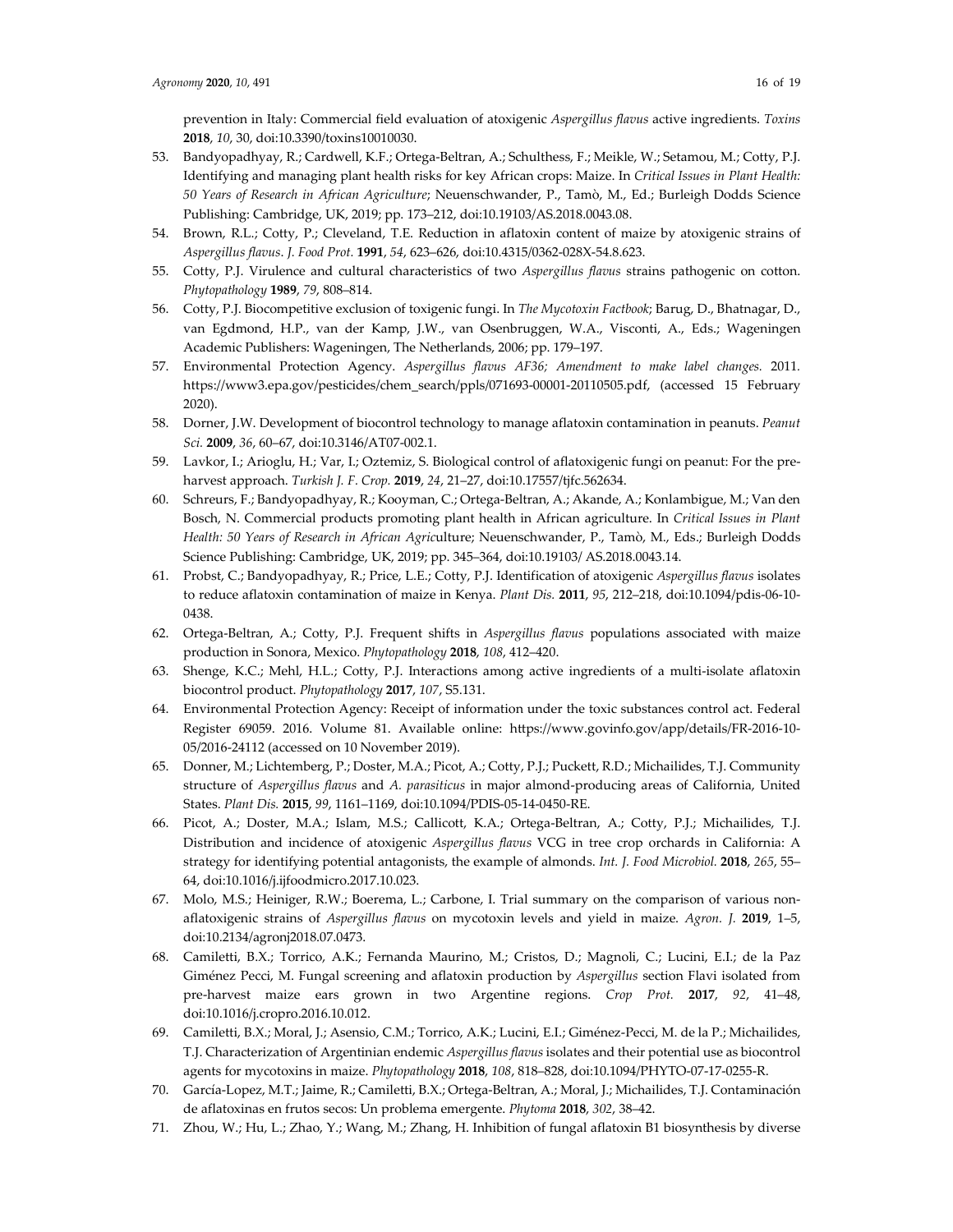botanically-derived polyphenols. *Trop. J. Pharm. Res.* **2015**, *14*, 605–609, doi:10.4314/tjpr.v14i4.7.

- 72. Hulikunte Mallikarjunaiah, N.; Jayapala, N.; Puttaswamy, H.; Siddapura Ramachandrappa, N. Characterization of non-aflatoxigenic strains of *Aspergillus flavus* as potential biocontrol agent for the management of aflatoxin contamination in groundnut. *Microb. Pathog.* **2017**, *102*, 21–28.
- 73. Pitt, J.; Manthong, C.; Siriacha, P.; Chotechaunmanirat, S.; Markwell, P. Studies on the biocontrol of aflatoxin in maize in Thailand. *Biocontrol Sci. Technol.* **2015**, doi:10.1080/09583157.2015.1028893.
- 74. Tran-Dinh, N.; Pitt, J.I.; Markwell, P.J. Selection of non-toxigenic strains of *Aspergillus flavus* for biocontrol of aflatoxins in maize in Thailand. *Biocontrol Sci. Technol.* **2014**, *24*, 652–661, doi:10.1080/09583157.2014.888398.
- 75. Savić, Z.; Dudaš, T.; Loc, M.; Grahovac, M.; Budakov, D.; Jajić, I.; Krstović, S.; Barošević, T.; Krska, R.; Sulyok, M.; et al. Biological control of aflatoxin in maize grown in Serbia. *Toxins* **2020**, *12*, 162, doi:10.3390/toxins12030162.
- 76. Grubisha, L.C.; Cotty, P.J. Genetic analysis of the *Aspergillus flavus* vegetative compatibility group to which a biological control agent that limits aflatoxin contamination in U.S. crops belongs. *Appl. Environ. Microbiol.* **2015**, *81*, 5889–5899, doi:10.1128/AEM.00738-15.
- 77. Mauro, A.; Battilani, P.; Cotty, P.J. Atoxigenic *Aspergillus flavus* endemic to Italy for biocontrol of aflatoxins in maize. *BioControl* **2015**, *60*, 125–134, doi:10.1007/s10526-014-9624-5.
- 78. Yu, J.; Chang, P.K.; Cary, J.W.; Wright, M.; Bhatnagar, D.; Cleveland, T.E.; Payne, G.A.; Linz, J.E. Comparative mapping of aflatoxin pathway gene clusters in *Aspergillus parasiticus* and *Aspergillus flavus*. *Appl. Environ. Microbiol.* **1995**, *61*, 2365–2371.
- 79. Yu, J. Current understanding on aflatoxin biosynthesis and future perspective in reducing aflatoxin contamination. *Toxins* **2012**, *4*, 1024–1057.
- 80. Prieto, R.; Yousibova, G.L.; Woloshuk, C.P. Identification of aflatoxin biosynthesis genes by genetic complementation in an *Aspergillus flavus* mutant lacking the aflatoxin gene cluster. *Appl. Environ. Microbiol.* **1996**, *62*, 3567–3571.
- 81. Chang, P.K.; Horn, B.W.; Dorner, J.W. Sequence breakpoints in the aflatoxin biosynthesis gene cluster and flanking regions in nonaflatoxigenic *Aspergillus flavus* isolates. *Fungal Genet. Biol.* **2005**, *42*, 914–923, doi:10.1016/j.fgb.2005.07.004.
- 82. Ehrlich, K.C.; Cotty, P.J. An isolate of *Aspergillus flavus* used to reduce aflatoxin contamination in cottonseed has a defective polyketide synthase gene. *Appl. Microbiol. Biotechnol.* **2004**, *65*, 473–478, doi:10.1007/s00253- 004-1670-y.
- 83. Tominaga, M.; Lee, Y.-H.; Hayashi, R.; Suzuki, Y.; Yamada, O.; Sakamoto, K.; Gotoh, K.; Akita, O. Molecular analysis of an inactive aflatoxin biosynthesis gene cluster in *Aspergillus oryzae* RIB strains. *Appl. Environ. Microbiol.* **2006**, *72*, 484–490, doi:10.1128/AEM.72.1.484-490.2006.
- 84. Mehl, H.L.; Cotty, P.J. Variation in competitive ability among isolates of *Aspergillus flavus* from different vegetative compatibility groups during maize infection. *Phytopathology* **2010**, *100*, 150–159, doi:10.1094/PHYTO-100-2-0150.
- 85. Mehl, H.L.; Cotty, P.J. Influence of plant host species on intraspecific competition during infection by *Aspergillus flavus*. *Plant Pathol.* **2013**, *62*, 1310–1318, doi:10.1111/ppa.12038.
- 86. Sweany, R.R.; Damann, K.E.; Kaller, M.D. Comparison of soil and corn kernel *Aspergillus flavus* populations: Evidence for niche specialization. *Phytopathology* **2011**, *101*, 952–959, doi:10.1094/PHYTO-09-10-0243.
- 87. Bandyopadhyay, R.; Atehnkeng, J.; Ortega-Beltran, A.; Akande, A.; Falade, T.D.O.; Cotty, P.J. "Groundtruthing" efficacy of biological control for aflatoxin mitigation in farmers' fields in Nigeria: From field trials to commercial usage, a 10-year study. *Front. Microbiol.* **2019**, *10*, 2528.
- 88. Senghor, L.A.; Ortega-Beltran, A.; Atehnkeng, J.; Callicott, K.A.; Cotty, P.J.; Bandyopadhyay, R. The atoxigenic biocontrol product Aflasafe SN01 is a valuable tool to mitigate aflatoxin contamination of both maize and groundnut cultivated in Senegal. *Plant Dis.* **2019**, *104*, 510–520, doi:10.1094/PDIS-03-19-0575-RE.
- 89. Ortega-Beltran, A.; Bandyopadhyay, R. Comments on "Trial summary on the comparison of various nonaflatoxigenic strains of *Aspergillus flavus* on mycotoxin levels and yield in maize" by M.S. Molo, et al. Agron. J. 111: 942–946 (2019). *Agron. J.* **2019**, *111*, 2625–2631 doi:10.2134/agronj2019.04.0281.
- 90. Weaver, M.; Abbas, H.K. Field displacement of aflatoxigenic *Aspergillus flavus* strains through repeated biological control applications. *Front. Microbiol.* **2019**, *10*, 1788.
- 91. Dorner, J.W. Biological control of aflatoxin contamination of crops. *J. Toxicol. Toxin Rev.* **2004**, *23*, 425–450, doi:10.1081/TXR-200027877.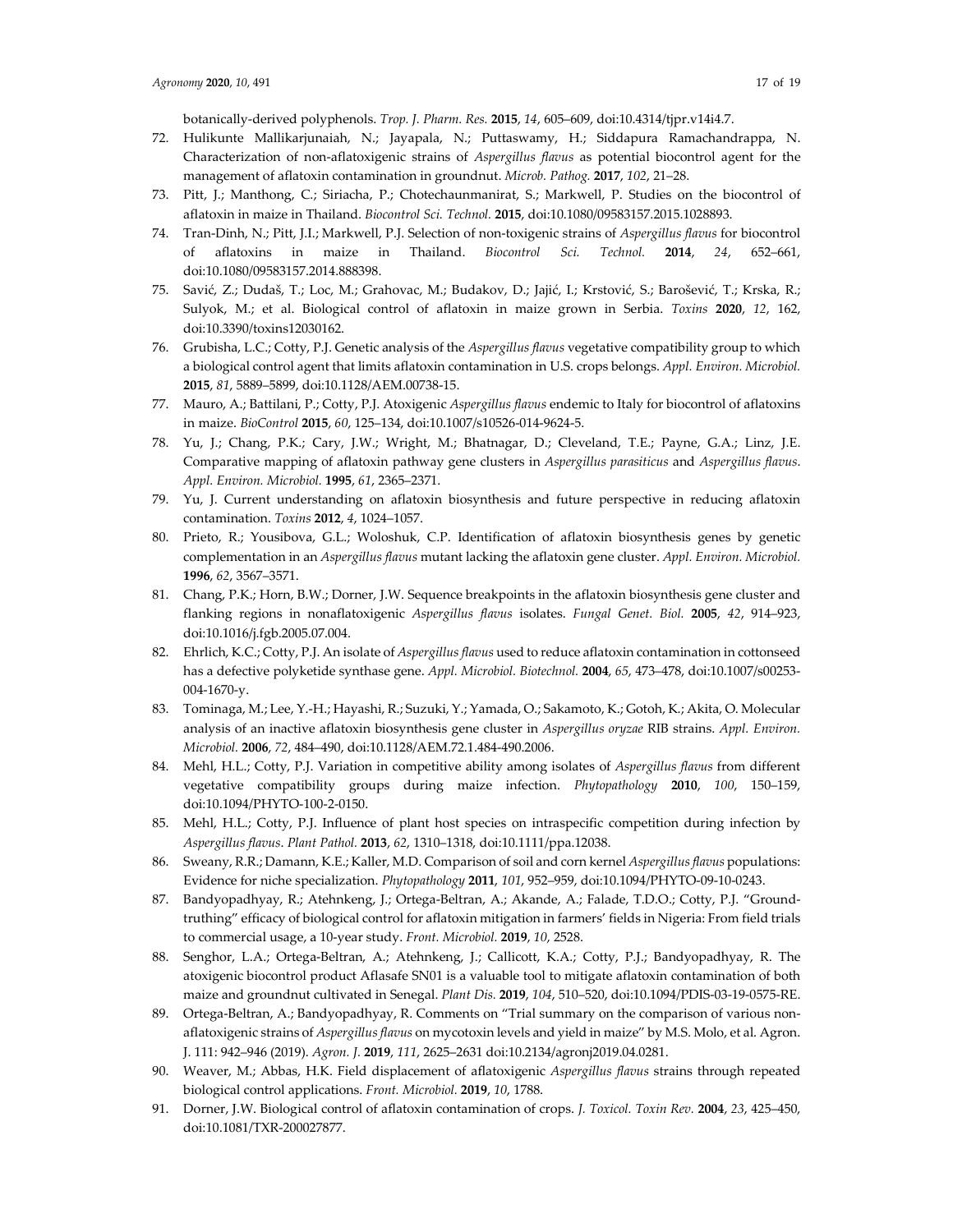- 92. Dorner, J.W.; Cole, R.J.; Connick, W.J.; Daigle, D.J.; McGuire, M.R.; Shasha, B.S. Evaluation of biological control formulations to reduce aflatoxin contamination in peanuts. *Biol. Control* **2003**, *26*, 318–324, doi:10.1016/S1049-9644(02)00139-1.
- 93. Dorner, J.W.; Cole, R.J.; Blankenship, P.D. Use of a biocompetitive agent to control preharvest aflatoxin in drought stressed peanuts. *J. Food Prot.* **1992**, *55*, 888–892, doi:10.4315/0362-028X-55.11.888.
- 94. Bock, C.H.; Cotty, P.J. Wheat seed colonized with atoxigenic *Aspergillus flavus*: Characterization and production of a biopesticide for aflatoxin control. *Biocontrol Sci. Technol.* **1999**, *9*, 529–543, doi:10.1080/09583159929497.
- 95. Jaime, R.; Foley, M.; Barker, G.; Liesner, L.; Antilla, L.; Bandyopadhyay, R.; Cotty, P.J. Evaluation of residence, sporulation and efficacy of two formulations of the biocontrol *Aspergillus flavus* AF36 in commercial cotton fields in Arizona. *Phytopathology,* **2014**, *104*, S3.55, doi.org/10.1094/PHYTO-104-11-S3.1.
- 96. Accinelli, C.; Abbas, H.K.; Little, N.S.; Kotowicz, J.K.; Mencarelli, M.; Shier, W.T. A liquid bioplastic formulation for film coating of agronomic seeds. *Crop Prot.* **2016**, *89*, 123–128, doi:10.1016/j.cropro.2016.07.010.
- 97. Accinelli, C.; Abbas, H.K.; Little, N.S.; Kotowicz, J.K.; Shier, W.T. Biological control of aflatoxin production in corn using non-aflatoxigenic *Aspergillus flavus* administered as a bioplastic-based seed coating. *Crop Prot.* **2018**, *107*, 87–92, doi:10.1016/j.cropro.2018.02.004.
- 98. Okike, I.; Samireddypalle, A.; Kaptoge, L.; Fauquet, C.; Atehnkeng, J.; Bandyopadhyay, R.; Kulakow, P.; Duncan, A.; Alabi, T.; Blummel, M. Technical innovations for small-scale producers and households to process wet cassava peels into high quality animal feed ingredients and aflasafe<sup>TM</sup> substrate. *Food Chain* **2015**, *5*, 71–90, doi:10.3362/2046-1887.2015.005.
- 99. Michailides, T.J.; Puckett, R.D.; Moral, J.; García-Lopez, M.T.; Felts, D.; Doster, L.; Jaime, R. Factors affecting the efficacy of AF36 improvement of the biocontrol agent and monitoring commercial application. 2018. Available **online:**  $\blacksquare$ https://americanpistachios.org/sites/default/files/inlinefiles/5.%20Factors%20Affecting%20the%20Efficacy

%20of%20AF36%20Improvement%20of%20the%20Biocontrol%20Agent%20and%20Monitoring%20Com mercial%20Applications\_\_Edited%2001-04-2018.pdf (accessed on 15 January 2020).

- 100. Ezekiel, C.N.; Ortega-Beltran, A.; Oyedeji, E.; Atehnkeng, J.; Kössler, P.; Tairu, F.; Hoeschle-Zeledon, I.; Karlovsky, P.; Cotty, P.J.; Bandyopadhyay, R. Aflatoxin in chili peppers in Nigeria: Extent of contamination and control using atoxigenic *Aspergillus flavus* genotypes as biocontrol agents. *Toxins* **2019**, *11*, 429.
- 101. Dorner, J.W. Simultaneous quantitation of *Aspergillus flavus*/*A. parasiticus* and aflatoxins in peanuts. *J. AOAC Int.* **2002**, *85*, 911–916.
- 102. Atehnkeng, J.; Ojiambo, P.S.; Ikotun, T.; Sikora, R.A.; Cotty, P.J.; Bandyopadhyay, R. Evaluation of atoxigenic isolates of *Aspergillus flavus* as potential biocontrol agents for aflatoxin in maize. *Food Addit. Contam. Part A Chem. Anal. Control. Expo. Risk Assess.* **2008**, *25*, 1264–1271, doi:10.1080/02652030802112635.
- 103. Nelson, M.R.; Orum, T.V.; Jaime-Garcia, R.; Nadeem, A. Applications of geographic information systems and geostatistics in plant disease epidemiology and management. *Plant Dis.* **1999**, *83*, 308–319, doi:10.1094/PDIS.1999.83.4.308.
- 104. Jaime, R.; Cotty, P.J. Temporal dynamic of *Aspergillus flavus* community structure in soils of fields treated with the atoxigenic biocontrol *A. flavus* AF36 in Arizona. *Phytopathology* **2013**, *103*, S2.66, doi.org/10.1094/PHYTO-103-6-S2.1.
- 105. Bidartondo, M.I.; Ellis, C.; Kennedy, P.G.; Lilleskov, E.A.; Suz, L.M.; Andrew, C. Climate change: Fungal responses and effects. In *State of the World's Fungi*; Kew Garden: London, UK, 2018; pp. 62–72.
- 106. Alcamo, J.; Henrichs, T.; Rösch, T. *World Water in 2025–Global Modeling and Scenario Analysis for the World Commission on Water for the 21st Century*; Report A0002; Center for Environmental Systems Research, University of Kassel: Kassel, Germany, 2000; p. 65.
- 107. Jaime-Garcia, R.; Cotty, P.J. Aflatoxin contamination of commercial cottonseed in south Texas. *Phytopathology* **2003**, *93*, 1190–1200, doi:10.1094/PHYTO.2003.93.9.1190.
- 108. Jaime-Garcia, R.; Cotty, P.J. Crop rotation and soil temperature influence the community structure of *Aspergillus flavus* in soil. *Soil Biol. Biochem.* **2010**, *42*, 1842–1847, doi:10.1016/j.soilbio.2010.06.025.
- 109. Ortega-Beltran, A.; Grubisha, L.C.; Callicott, K.A.; Cotty, P.J. The vegetative compatibility group to which the US biocontrol agent *Aspergillus flavus* AF36 belongs is also endemic to Mexico. *J. Appl. Microbiol.* **2016**, *120*, 986–998, doi:10.1111/jam.13047.
- 110. Islam, M.-S.; Callicott, K.A.; Mutegi, C.; Bandyopadhyay, R.; Cotty, P.J. *Aspergillus flavus* resident in Kenya: